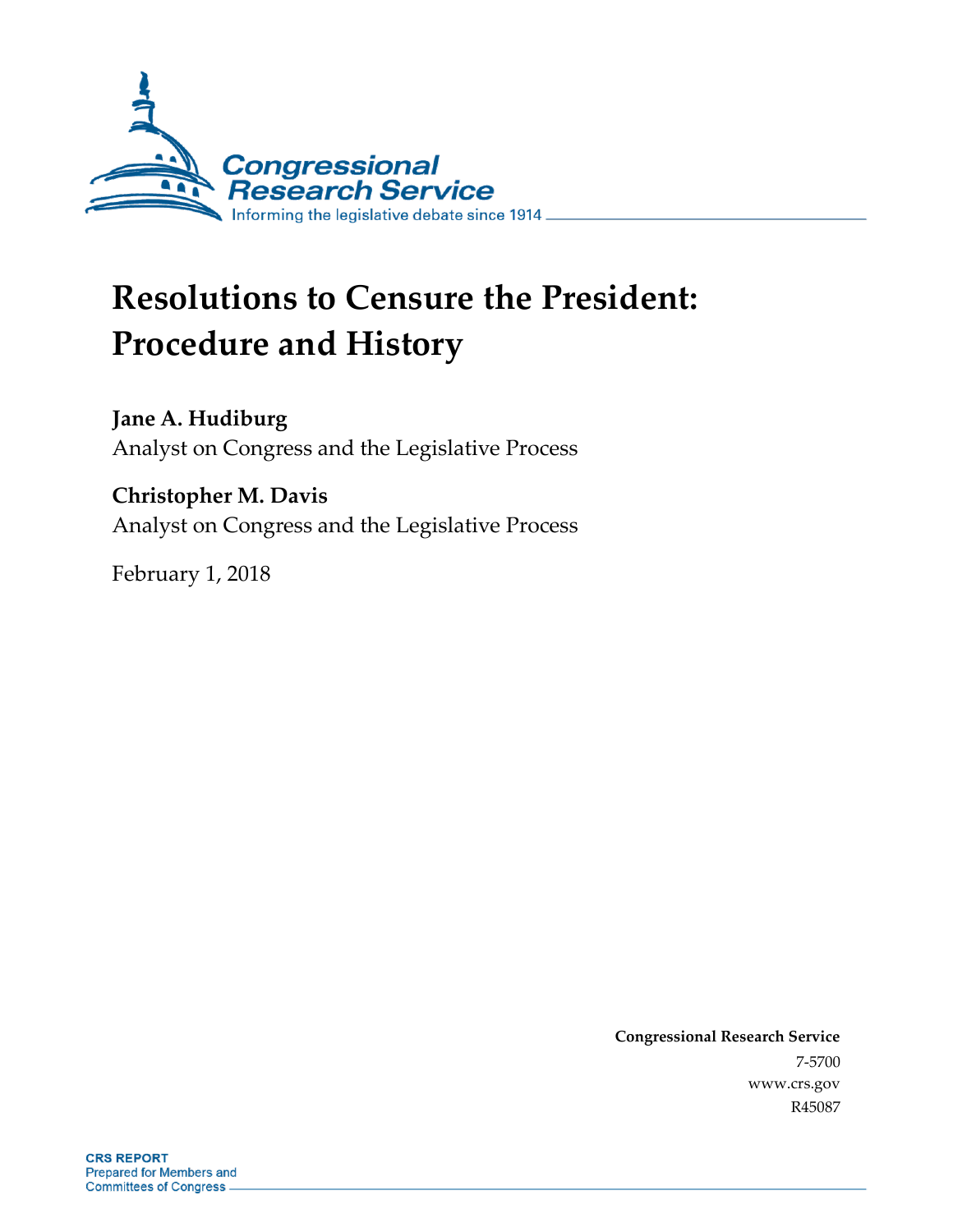## **Summary**

Censure is a reprimand adopted by one or both chambers of Congress against a Member of Congress, President, federal judge, or other government official. While Member censure is a disciplinary measure that is sanctioned by the Constitution (Article 1, Section 5), *non*-Member censure is not. Rather, it is a formal expression or "sense of" one or both houses of Congress. As such, censure resolutions targeting non-Members use a variety of statements to highlight conduct deemed by the resolutions' sponsors to be inappropriate or unauthorized.

Resolutions that attempt to censure the President for abuse of power, ethics violations, or other behavior, are usually simple resolutions. These resolutions are not privileged for consideration in the House or Senate. They are, instead, considered under the regular parliamentary mechanisms used to process "sense of" legislation.

Since 1800, Members of the House and Senate have introduced resolutions of censure against at least 12 sitting Presidents. Two additional Presidents received criticism via alternative means (a House committee report and an amendment to a resolution).

The clearest instance of a successful presidential censure is Andrew Jackson. A resolution of censure was approved in 1834. On three other occasions, critical resolutions were adopted, but their final language, as amended, obscured the original intention to censure the President.

In the remaining cases, resolutions remained in committee, without further consideration, or were not adopted in a floor vote. Nevertheless, presidential censure attempts have become more frequent since the Richard Nixon era.

This report summarizes the procedures that may be used to consider resolutions of censure and the history of attempts to censure the President  $(1<sup>st</sup>-114<sup>th</sup> Congresses)$ . It also provides citations to additional reading material on the subject.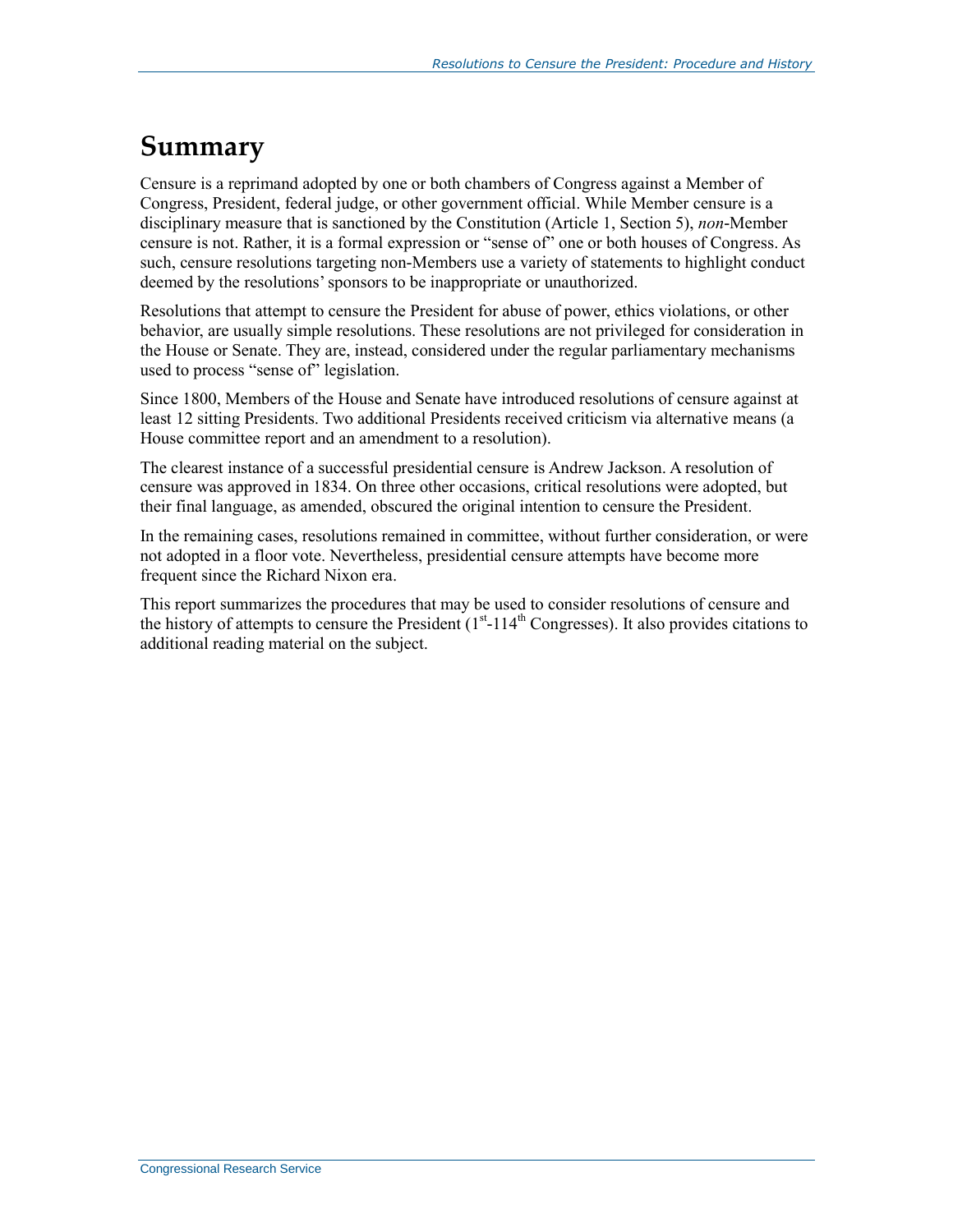## **Contents**

## **Tables**

## Contacts

|--|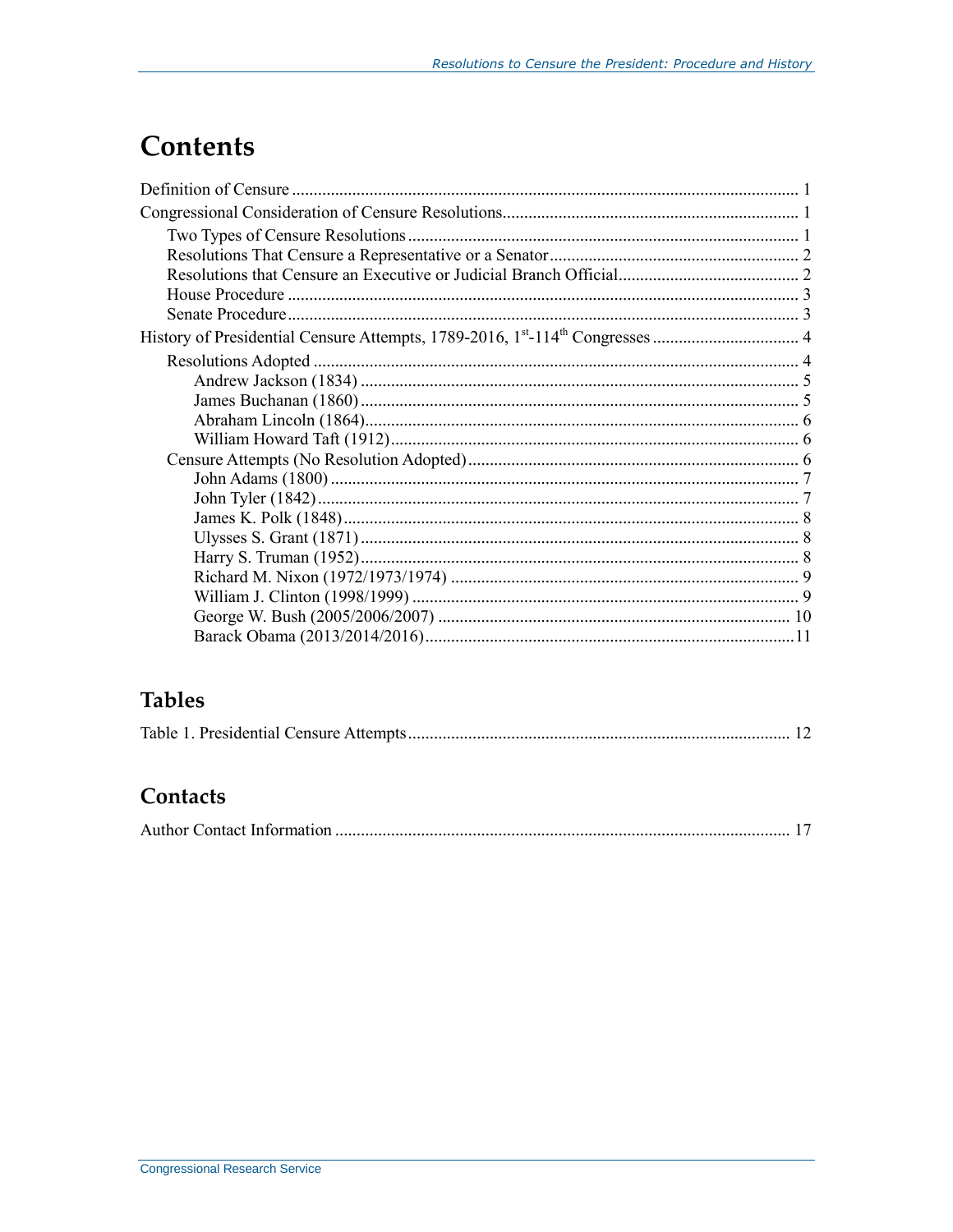## **Definition of Censure**

Censure is a reprimand adopted by one or both chambers of Congress against a Member of Congress, President, federal judge, or other government official. While the censure of a sitting Member of Congress is considered a formal disciplinary action, *non*-Member censure is simply used to highlight conduct deemed by the House or Senate to be inappropriate or unauthorized.

There is no uniform language used to censure non-Members. This complicates efforts to identify all attempts to censure the President. The presidential censure resolutions listed in this report contain variations of the words or phrases: censure, condemn, unconstitutional, usurp, unauthorized, abuse of power, violation, or disapproval. Early resolutions of censure (Andrew Jackson, 1834; Abraham Lincoln, 1864) criticized the President for acting in "derogation" of the Constitution. More recent resolutions, including the most recent censure resolution submitted,  $(H. Res. 700, 115<sup>th</sup> Congress)$ , have used the words "censure and condemn" to reprimand the President.<sup>1</sup>

## **Congressional Consideration of Censure Resolutions**

### **Two Types of Censure Resolutions**

There are two types of censure resolutions: those that target Members of Congress and those that target executive or judicial branch officials. Article 1, Section 5, of the Constitution grants each chamber the ability to "punish its Members for disorderly Behaviour."<sup>2</sup> Resolutions censuring a Senator or Representative are based on this power.

In contrast, Congress has no disciplinary authority over the President except through impeachment. Thus, presidential censure resolutions express the "sense of" the House and/or Senate without additional legal implications.<sup>3</sup>

Both Member and non-Member censure resolutions are usually simple resolutions.<sup>4</sup> As such, they do not have the force of law and are not signed by the President. However, the House and Senate treat the two types of censure resolutions differently in a parliamentary sense.

 $\overline{a}$ 1 Secondary sources on presidential censure attempts include Merrill D. Peterson, *The Great Triumvirate: Webster, Clay, and Calhoun* (New York: Oxford University Press, 1987); Robert V. Remini, *Andrew Jackson and the Course of American Democracy, 1833-1845* (New York: Harper & Row, 1984); Remini, *The House: The History of the House of Representatives* (New York: Smithsonian Books, 2006); Louis Fisher, *Constitutional Conflicts between Congress and the President*, sixth ed. (Laurence, KS: University Press of Kansas, 2014); and essays posted by the Senate Historical Office (senate.gov) and the House Office of the Historian (house.gov). Primary sources include the *House Journal*, *Senate Journal*, *Congressional Globe*, *Annals of Congress*, *Register of Debates*, *Congressional Record*, Congress.gov, the Legislative Information System of the U.S. Congress (LIS), and other congressional documents accessed in ProQuest Congressional.

<sup>&</sup>lt;sup>2</sup> "Each House may determine the Rules of its Proceedings, punish its Members for disorderly Behaviour, and, with the Concurrence of two thirds, expel a Member," U.S. Constitution, Article 1, Section 5.

<sup>3</sup> For more information, see CRS Report 98-825, *"Sense of" Resolutions and Provisions*, by Christopher M. Davis.

<sup>4</sup> Most, but not all, presidential censure resolutions have been simple resolutions. Presidents Harry Truman and Richard Nixon were the subject of proposed concurrent resolutions of censure. (Concurrent resolutions must be adopted by both chambers but do not have the force of law.) President Bill Clinton is the only known President to be the focus of joint resolutions of censure. Had these joint resolutions passed, the President would have had to sign them, veto them, or (continued...)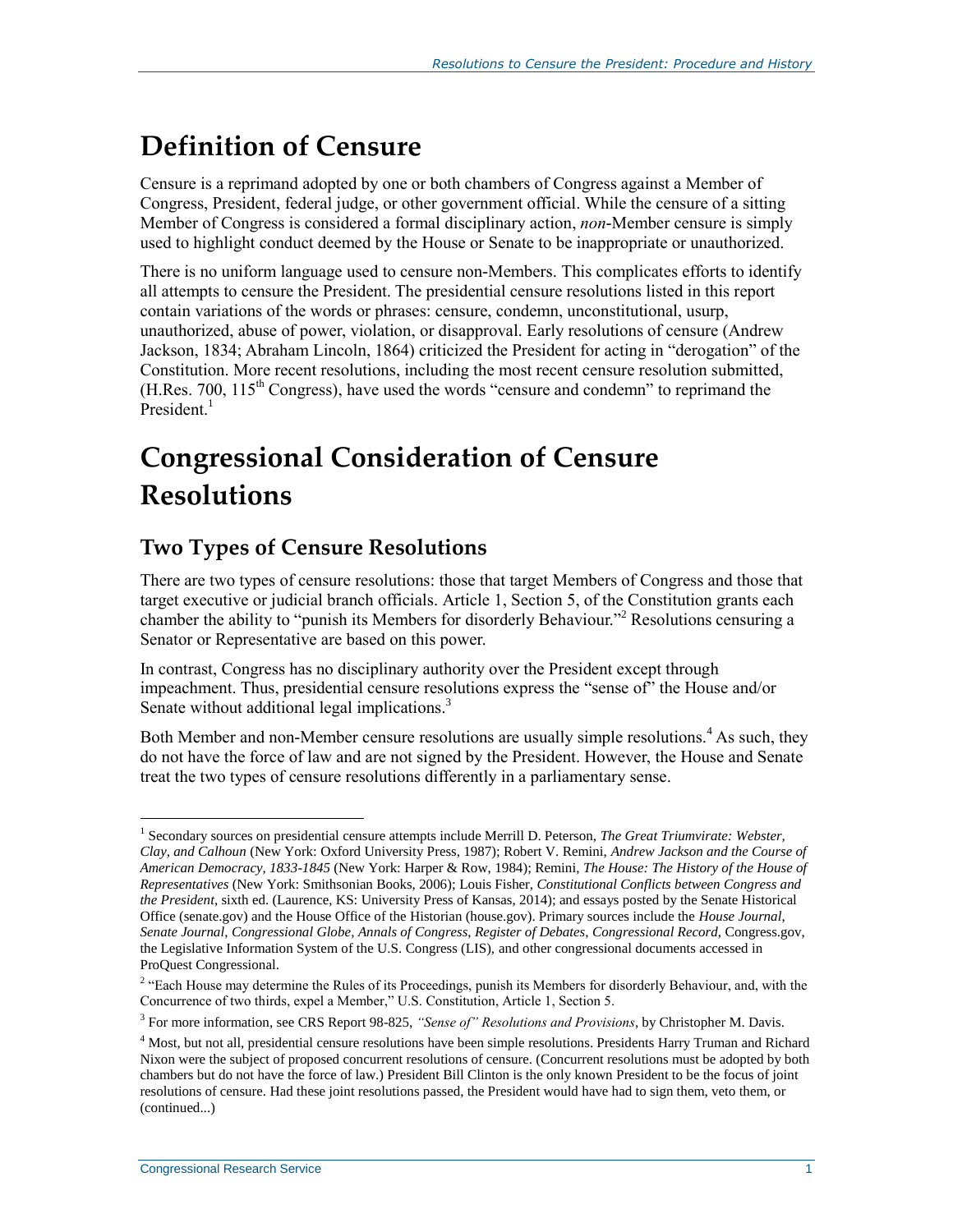#### **Resolutions That Censure a Representative or a Senator**

Simple resolutions that censure a Member of Congress for "disorderly behavior"—that is, resolutions carrying out the function of disciplining a Member under the Constitution—are privileged for consideration in both the House and Senate. In the House, privileged resolutions have precedence over the regular order of business; they can be called up on the floor when the House is not considering another matter.<sup>5</sup> In the Senate, the motions to proceed to privileged resolutions are not debatable." 6

House censure resolutions generally qualify as questions of the privileges of the House under Rule IX.<sup>7</sup> In this context, the censure of a Representative would occur through a formal vote of the House on a resolution disapproving of the Member's conduct. Such resolutions include the requirement that the offending Member stand in the well of the House as the resolution of censure is read aloud by the Speaker.<sup>8</sup> (If the resolution reprimands a Member of the House without using the term censure, this step is not taken.) The most recent instance of a Representative being formally censured in this way by the House occurred in  $2010<sup>9</sup>$ 

In the Senate, the Select Committee on Ethics may recommend disciplinary action against a Senator, including "censure, expulsion, or recommendation to the appropriate party conference regarding such Member's seniority or positions of responsibility."<sup>10</sup> The last time a Senator was formally censured by such a privileged resolution was in  $1990$ <sup>11</sup>

#### **Resolutions that Censure an Executive or Judicial Branch Official**

While resolutions censuring a Member of Congress are privileged in the respective chamber, resolutions that censure, condemn, disapprove of, or express a loss of confidence in an executive or judicial branch official are not privileged and do not enjoy a special parliamentary status. Non-

l

<sup>(...</sup>continued)

allow them to become law without his signature. See CRS Report 98-706, *Bills and Resolutions: Examples of How Each Kind Is Used*, by Richard S. Beth.

<sup>5</sup> See CRS Report 98-315, *Privileged Business on the House Floor*, by James V. Saturno.

<sup>6</sup> See CRS Report RS21255, *Motions to Proceed to Consider Measures in the Senate: Who Offers Them?*, by Richard S. Beth and Mark J. Oleszek.

 $\alpha$ <sup>4</sup> A resolution recommending reprimand, censure, or expulsion of a Member presents a question of privilege, as does one disapproving of the behavior of a Member inside or outside the Chamber. If reported by the Committee on Ethics (or a derivation thereof), the resolution may be called up at any time after the committee has filed its report." U.S. Congress, House, *Constitution, Jefferson's Manual and Rules of the House of Representatives*, prepared by Thomas J. Wickham, Parliamentarian, 114<sup>th</sup> Cong., 2<sup>nd</sup> Sess., 2017, H.Doc. 114-192 (Washington: GPO, 2017), sections 62-63, p. 29; CRS Report R44005, *Questions of the Privileges of the House: An Analysis*, by Megan S. Lynch; CRS Report 98- 411, *Questions of Privilege in the House*, by James V. Saturno.

<sup>8</sup> Charles W. Johnson, John V. Sullivan, and Thomas J. Wickham, Jr., *House Practice: A Guide to the Rules, Precedents, and Procedures of the House* (Washington: GPO: 2017), pp. 509-541, https://www.gpo.gov/fdsys/pkg/ GPO-HPRACTICE-115/pdf/GPO-HPRACTICE-115-26.pdf.

<sup>9</sup> U.S. Congress, House Committee on Standards of Official Conduct, *Adjudicatory Subcommittee Hearing in the Matter of Representative Charles B. Rangel Opening Statement of Chair Zoe Lofgren*, 111<sup>th</sup> Cong., 2<sup>nd</sup> Sess., November 15, 2010, pp. 1-2, http://docs.house.gov/ethics/RangelChairOpeningStatement.pdf.

<sup>&</sup>lt;sup>10</sup> U.S. Congress, Senate Committee on Rules and Administration, *Senate Manual*, 113<sup>th</sup> Cong., 1<sup>st</sup> Sess., 2014, S.Doc. 113-1 (Washington: GPO, 2014), p. 145, https://www.gpo.gov/fdsys/pkg/SMAN-113/pdf/SMAN-113.pdf.

<sup>&</sup>lt;sup>11</sup> United States Senate Election, Expulsion and Censure Cases: 1793-1990, prepared by Anne M. Butler and Wendy Wolff, U.S. Senate Historical Office,  $103^{\text{rd}}$  Cong., 1<sup>st</sup> Sess., S.Doc. 103-33 (Washington: GPO, 1995).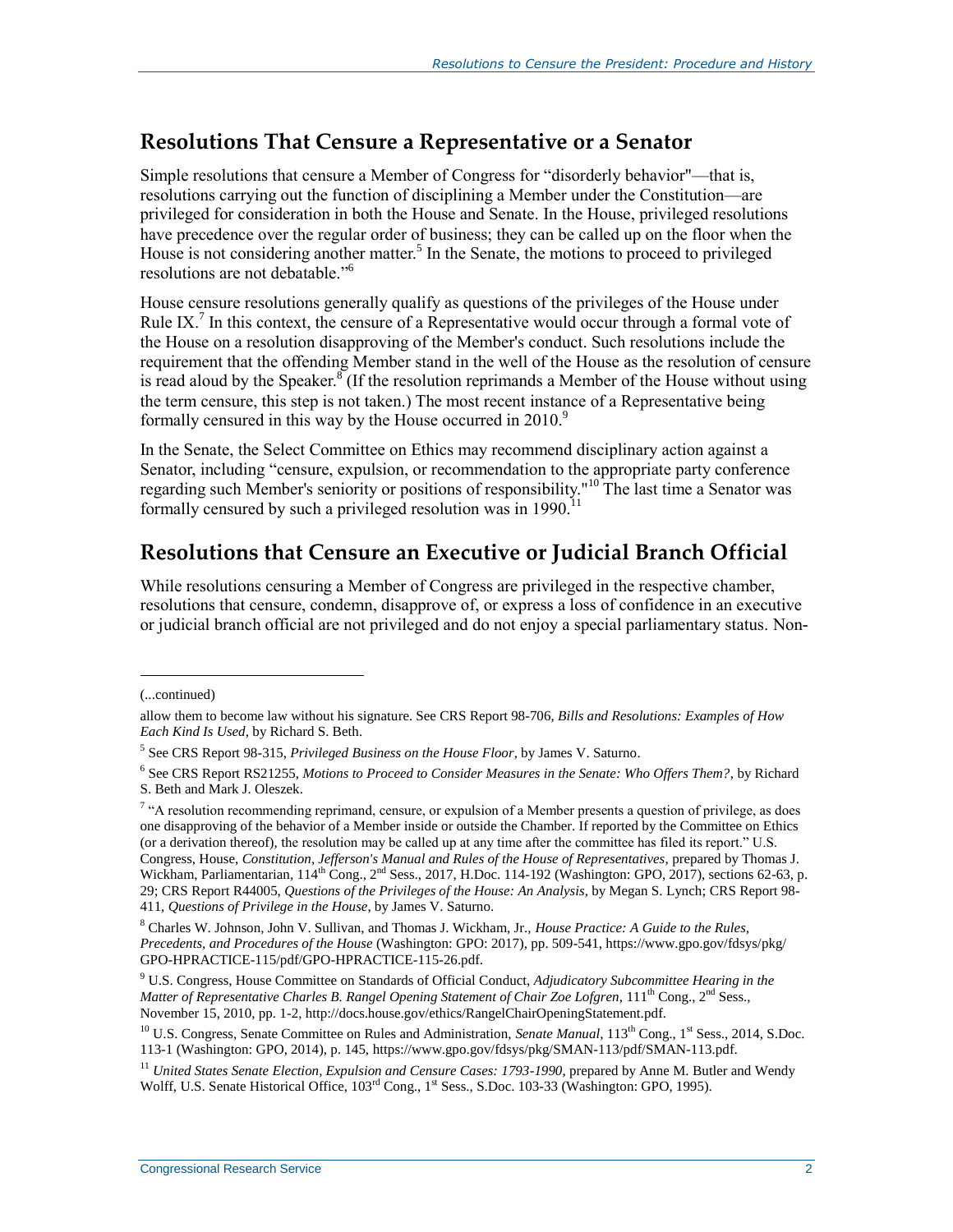Member censure resolutions express the formal opinion of the House or Senate.<sup>12</sup> Thus, they are considered under the regular parliamentary mechanisms used to process "sense of" legislation.<sup>13</sup>

The last presidential censure resolution to receive congressional floor consideration occurred in the Senate in 1912 (William Howard Taft). All subsequent resolutions have been referred to House or Senate committees without further action.<sup>14</sup> Nevertheless, the following parliamentary scenarios are possible when considering non-Member censure resolutions.

### **House Procedure**

Should a House committee report a non-Member censure resolution, the full House may consider it by unanimous consent, under the Suspension of the Rules procedure, or under the terms of a special rule reported by the Committee on Rules and adopted by the House.<sup>15</sup> If widespread support exists for the censure resolution, unanimous consent or the Suspension of the Rules procedure may be used. Otherwise, the resolution could be brought to the floor under a special rule reported by the Committee on Rules. All three of these parliamentary mechanisms require, at a minimum, the support of the majority party leadership in order to be entertained.

If the censure resolution was not supported by the House majority party leadership, obtaining floor consideration would likely be difficult. Members could try to employ the House discharge rule (Rule XV, clause 2) to bring a censure resolution (or a special rule providing for its consideration) to the chamber floor.<sup>16</sup>

### **Senate Procedure**

In the Senate, a Member could make a unanimous consent request to consider a censure resolution at the time it was submitted. If any Senator objected to this procedure, consideration of the resolution would effectively be blocked.<sup>17</sup>

A Senator might instead submit the resolution for it to be referred to committee in the usual way. The Senate committee might then report the censure resolution, allowing the measure to be called up on the floor by unanimous consent or by debatable motion.<sup>18</sup> In either case, the resolution and

 $\overline{a}$ <sup>12</sup> See CRS Report RL34037, *Congressional Censure and "No Confidence" Votes Regarding Public Officials*, coordinated by Cynthia Brown.

<sup>13</sup> See CRS Report 98-825, *"Sense of" Resolutions and Provisions*, by Christopher M. Davis.

<sup>&</sup>lt;sup>14</sup> The most recent presidential censure resolution, H.Res. 700 ( $115<sup>th</sup> Congress$ ), has been referred to the House Committee on the Judiciary. "Sense of" Resolutions and Provisions, by Christopher M. Davis.

<sup>&</sup>lt;sup>15</sup> Under long-standing policies announced by the Speaker, such a unanimous consent request would have to be cleared in advance by the bipartisan committee and floor leadership in order to be entertained. The Suspension of the Rules procedure lays aside any parliamentary barriers to considering the measure but requires a two-thirds vote for passage. CRS Report 98-314, *Suspension of the Rules in the House: Principal Features*, by Elizabeth Rybicki, CRS Report 98- 354, *How Special Rules Regulate Calling up Measures for Consideration in the House*, by Richard S. Beth.

<sup>&</sup>lt;sup>16</sup> In order to discharge legislation from a committee, at least 218 Members must sign a discharge petition. CRS Report 97-552, *The Discharge Rule in the House: Principal Features and Uses*, by Richard S. Beth.

 $17$  Should there be an objection to the immediate consideration of such a resolution when it was submitted, the measure would go "over under the rule" and be placed on a special section of the Senate's *Calendar of Business* dedicated to such resolutions. Under current practice, simple resolutions that go "over under the rule" in this way are effectively moot and cannot be considered except by unanimous consent. U.S. Congress, Senate, *Riddick's Senate Procedure Precedents and Practices*, prepared by Floyd M. Riddick and Alan S. Frumin, 101<sup>st</sup> Cong., 2<sup>nd</sup> Sess., 1992, S.Doc. 101-28 (Washington: GPO, 1992), pp. 957-967. https://www.gpo.gov/fdsys/pkg/GPO-RIDDICK-1992/pdf/GPO-RIDDICK-1992-93.pdf

<sup>18</sup> See CRS Report RS21255, *Motions to Proceed to Consider Measures in the Senate: Who Offers Them?*, by Richard (continued...)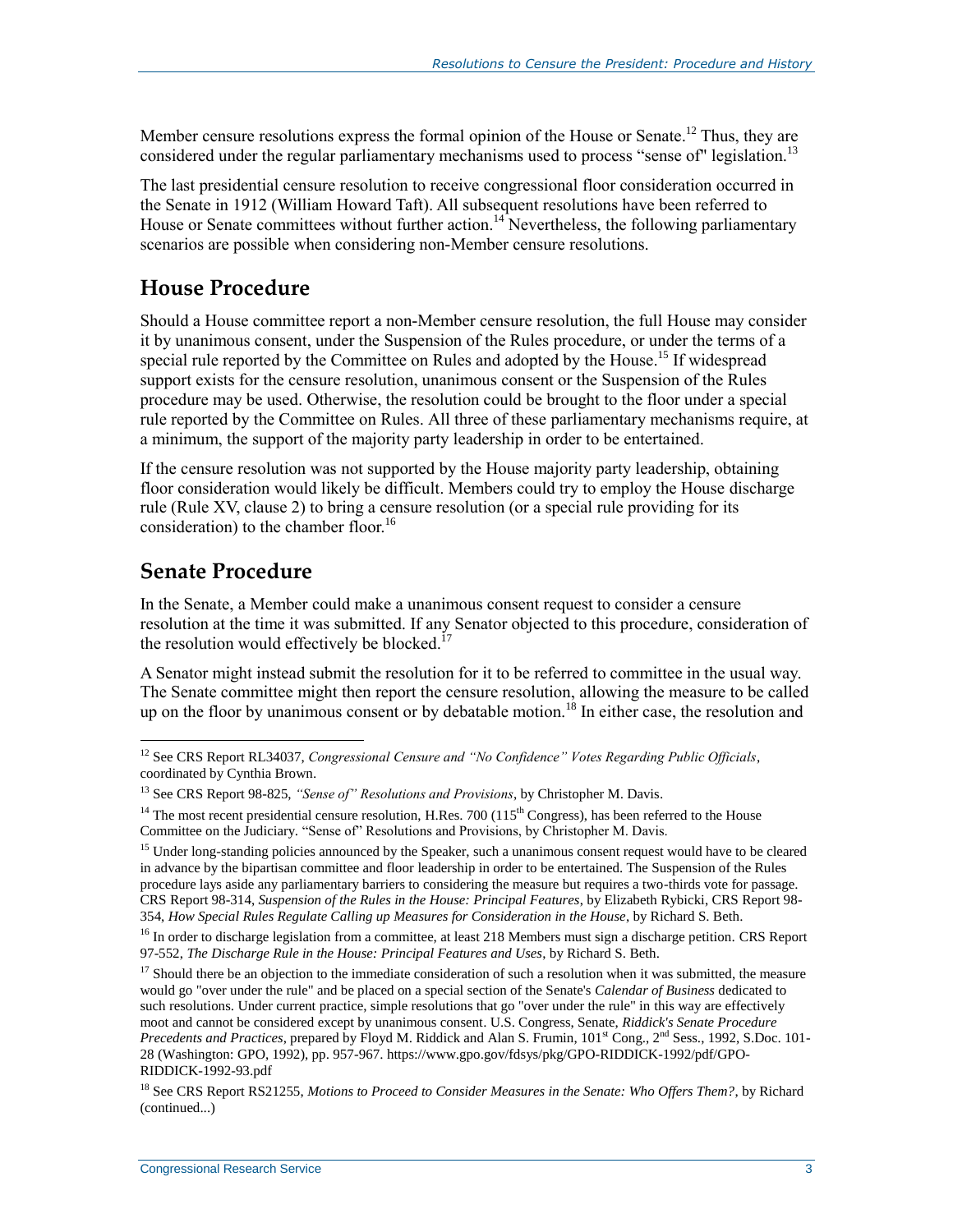any preamble therein would each be separately debatable and amendable, including by nongermane amendment.

If a Senator introduces an amendment that contains censorious language or attempts to alter a resolution of censure, that amendment would also be subject to debate. As a result, without unanimous consent, one or more cloture processes, requiring supermajority vote thresholds, might be necessary in order to reach a final vote on censure language in the Senate.<sup>19</sup>

## **History of Presidential Censure Attempts, 1789-2016, 1 st-114th Congresses**

As stated earlier, there is no uniform language of censure. Therefore, the designation of censure is somewhat subjective. The censure resolutions identified in this report either contained the word "censure" or explicitly cited an alleged abuse of presidential power.<sup>20</sup>

Using these criteria, CRS identified 13 former Presidents who were the subject of censure attempts while in office: 11 by resolutions of censure, one via a House committee report, and another through an amendment to an unrelated resolution. On four occasions, the House or Senate adopted resolutions that, in their original form, charged the President with abuse of power. Otherwise, presidential censure resolutions have remained in committee without further consideration or were not adopted in a floor vote.

The following sections provide additional information on each censure attempt. The measures are also listed in **[Table 1](#page-14-0)**.

### **Resolutions Adopted**

The four adopted censure-related resolutions were all simple resolutions.<sup>21</sup> As such, they expressed the "sense of" the respective chamber but did not have the force of law or contain any disciplinary authority.

In two cases identified (Presidents Lincoln and Taft), the resolutions were amended on the chamber floor so that they no longer clearly censured the President. In another case (President Buchanan), the resolution's language may have intended a lesser rebuke than censure. The fourth

<sup>(...</sup>continued)

S. Beth and Mark J. Oleszek.

<sup>&</sup>lt;sup>19</sup> When considering censure resolutions, three-fifths of all Senators (normally 60) must vote to invoke cloture. See CRS Report RL30360, *Filibusters and Cloture in the Senate*, by Valerie Heitshusen and Richard S. Beth. In addition, a Senator might try to trigger a vote *in relation* to censure language by making a motion to Suspend the Rules. When voting on such a motion, the question before the Senate would be whether or not to lay aside any rules blocking floor consideration of censure legislation. U.S. Congress, Senate, *Riddick's Senate Procedure Precedents and Practices*, prepared by Floyd M. Riddick and Alan S. Frumin,  $101^{\text{st}}$  Cong.,  $2^{\text{nd}}$  Sess., 1992, S.Doc. 101-28 (Washington: GPO, 1992), pp. 1266-1272, https://www.gpo.gov/fdsys/pkg/GPO-RIDDICK-1992/pdf/GPO-RIDDICK-1992-134.pdf.

<sup>&</sup>lt;sup>20</sup> Censure resolutions were identified following a survey of secondary sources, including books on presidential/congressional relationships. Primary source research included a review of congressional documents and database searches using the keyword, President, with: censure, condemn, abuse, disapprove, violation, Constitution, unconstitutional, usurp, or unauthorized.

<sup>21</sup>For more information about the types of resolutions, see CRS Report 98-706, *Bills and Resolutions: Examples of How Each Kind Is Used*, by Richard S. Beth.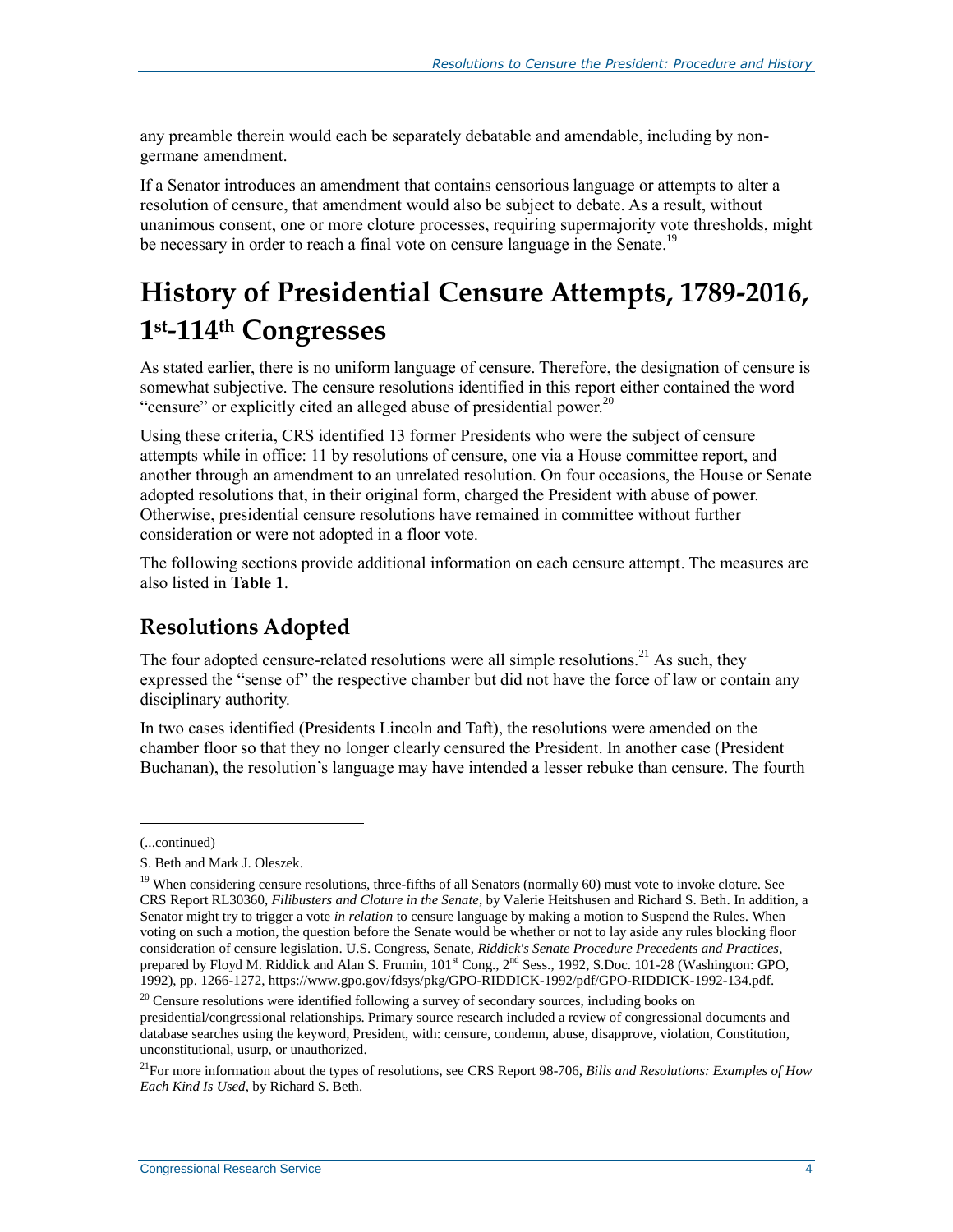case, President Andrew Jackson, remains the clearest case of presidential censure by resolution, although his censure was subsequently expunged.

#### **Andrew Jackson (1834)**

The Jackson case stemmed from a dispute over the Second Bank of the United States. In 1832, Jackson vetoed legislation to renew the Bank's charter and began removing the government's deposits. The following year, some Members of Congress launched an investigation, during which Jackson refused to provide a requested document. In response, on December 26, 1833, Senator Henry Clay of Kentucky (Anti-Jacksonian Party) submitted a resolution of censure. As modified by Clay, the measure resolved, "That the President, in the late Executive proceedings in relation to the public revenue, has assumed upon himself authority and power not conferred by the Constitution and laws, but in derogation of both."

On March 28, 1834, after three months of intense debate, the Senate agreed to the censure resolution. That April, Jackson submitted an "Executive protest," which argued that the Senate's censure of a non-Senator was "wholly unauthorized by the Constitution, and in derogation of its entire spirit." The Senate countered, on May 7, with resolutions that called the President's protest itself, "a breach of the privileges of the Senate," which could not be recognized or "entered on the Journals." By early 1837, however, pro-Jackson Democrats had gained the Senate majority, and they voted to remove the censure from chamber records. On January 16, the Secretary of the Senate drew black lines around the original resolution in the *Senate Journal*, adding the words, "Expunged by order of the Senate."<sup>22</sup>

#### **James Buchanan (1860)**

On June 11, 1860, Representative Robert Hatton of Tennessee (Opposition Party) reported five resolutions on behalf of the Committee on the Expenditures in the Navy Department, a select committee appointed during the previous  $35<sup>th</sup>$  Congress. All five resolutions charged the Secretary of the Navy, Isaac Toucey, with ethical violations related to military contracts. The fourth resolution also reprimanded the President, alleging that the President and the Secretary awarded contracts based on "party relations" and the "pending elections." By doing so, the resolution stated, "they have set an example dangerous to the public safety, and deserving the reproof of this House." However, the fifth resolution, targeting just Toucey, used the word *censured* to condemn the Secretary's appointment of an engineer with financial interests in Navy projects.<sup>23</sup> Thus, it could be argued that the House chose a weaker reprimand for the President.

On June 13, the House voted to adopt all five resolutions. The fourth resolution, targeting the President and Secretary of the Navy, passed in a 106-61 vote.

<sup>&</sup>lt;sup>22</sup> Peterson, pp. 240-241; *Register of Debates in Congress*, 23<sup>rd</sup> Cong., 1<sup>st</sup> Sess. (December 23, 1833-March 28, 1834), pp. 58-1187; "The President's Protest," *Register*, (May 5-7, 1834), pp. 1612-1712; "Expunging Resolution," *Register*, (Jan. 12-16, 1837), pp. 379-418, 427-506.

<sup>&</sup>lt;sup>23</sup> The fifth resolution stated, "That the appointment by the Secretary of the Navy of Daniel B. Martin, chief engineer, as a member of the board of engineers, to report upon proposals for constructing machinery for the United States, the said Martin at the time being pecuniarily interested in some of said proposals, is hereby censured by this House." *Congressional Globe,* 36<sup>th</sup> Cong., 1<sup>st</sup>. Sess. (June 13, 1860), p. 2949. For the entire debate on the resolutions, see pp. 2835-2836; 2938-2951.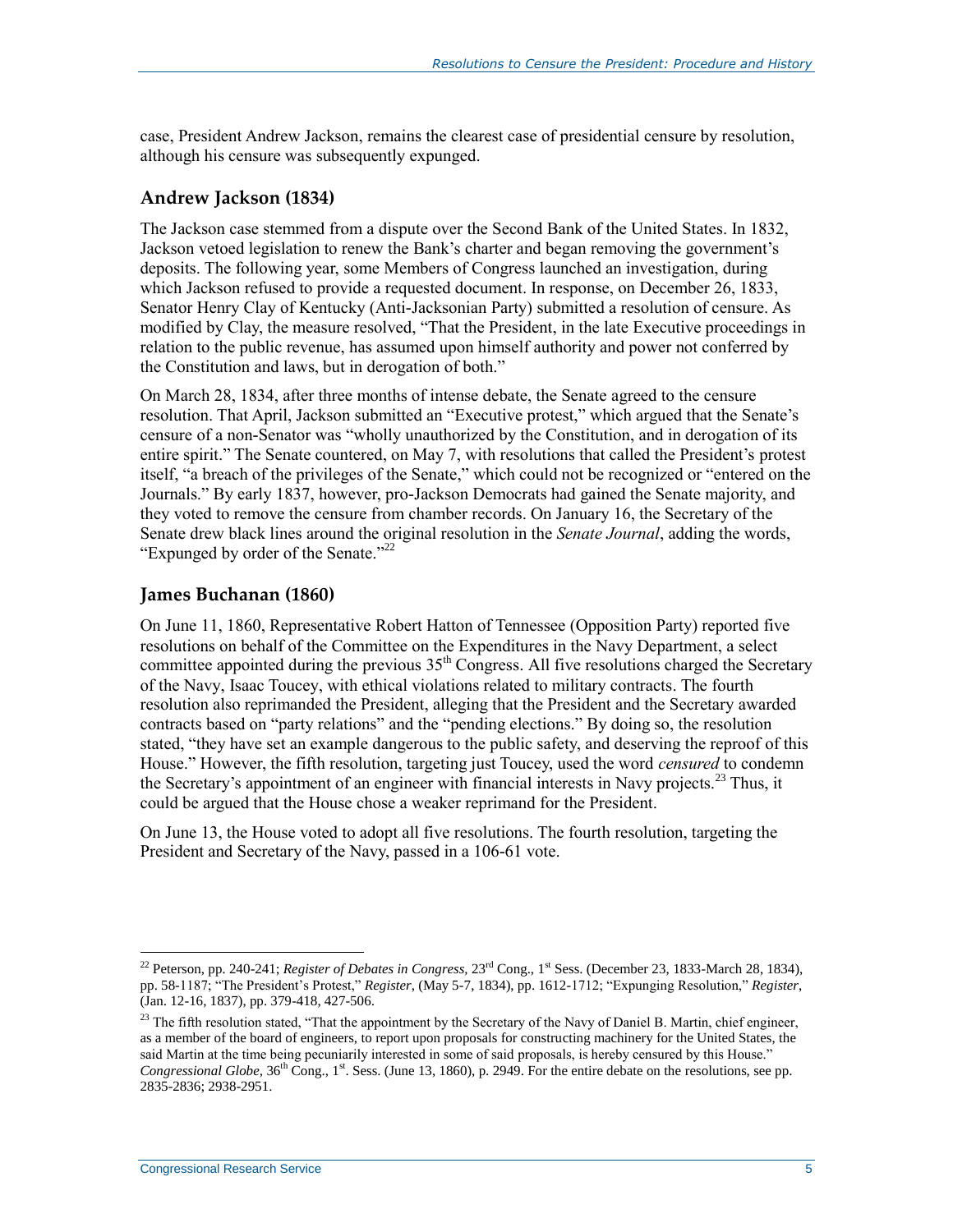#### **Abraham Lincoln (1864)**

On May 11, 1864, Senator Garret Davis of Kentucky (Unionist Party) introduced a resolution reprimanding President Lincoln for allowing two generals to return to military service after they won election to the House.<sup>24</sup> Senator Davis' original measure resolved, "That the arrangement aforesaid, made by the President and the Secretary of War with Generals Schenck and Blair, to receive from them temporarily their commissions of major general, with discretion, on their part, at any time during this session of Congress to resume them, was in derogation of the Constitution of the United States, and not within the power of the President and the Secretary of War, or either of them, to make."<sup>25</sup>

The Senate referred the resolution to the Judiciary Committee. On June 15, the committee reported, and the Senate approved, an amended version of the resolution. The new language affirmed that an officer must be re-appointed "in the manner provided by the Constitution," but no longer overtly censured the President.

#### **William Howard Taft (1912)**

On July 15, 1912, Senator Joseph Bailey of Texas (Democratic Party) introduced S.Res. 357 after President Taft was accused of trying to influence a disputed Senate election.<sup>26</sup> The original text resolved, "That any attempt on the part of the President of the United States to exercise the powers and influence of his great office for the purpose of controlling the vote of any Senator upon a question involving the right to a seat in the Senate violates the spirit, if not the letter, of the Constitution, invades the rights of the Senate, and ought to be severely condemned."<sup>27</sup>

In debate, Senator Bailey stated that his resolution targeted a "particular circumstance" involving the current President.<sup>28</sup> Still, he was open to amending his own resolution in order to gain supporters. On July 16, in a 35-23 vote, the Senate adopted the amended version of the resolution. The new text substituted "violates" to "would violate" and removed the final phrase, "and ought to be severely condemned." Thus, as amended, the resolution referred to potential presidential actions without specifically censuring Taft's past behavior.<sup>29</sup>

### **Censure Attempts (No Resolution Adopted)**

Between 1800 and 1952, at least three Presidents were the subject of critical resolutions that were not adopted. In addition, one President (Polk) had his actions condemned by an amendment to a resolution, while another (Tyler) received criticism in a House committee report.

Richard Nixon's years in office (1969-1974) marked a new period in presidential censures. Since 1972, several Presidents have been subject to multiple censure attempts. Most resolutions have

 $24$  The generals were expected to resign from military service following their elections to Congress. Thus, if Lincoln allowed them to re-engage in military activities, he was arguably re-commissioning them without the consent of the Senate. According to the Constitution, The President "by and with the Advice and Consent of the Senate, shall appoint Ambassadors, other public Ministers and Consuls, Judges of the supreme Court, and all other Officers of the United States." Article II, Section 2, Clause 2.

<sup>&</sup>lt;sup>25</sup> Senate Journal,  $38^{th}$  Cong., 1<sup>st</sup> Sess. (May 11-June 15, 1864), pp. 428, 559.

<sup>&</sup>lt;sup>26</sup> More information on the election case of William Lorimer is available at https://www.senate.gov/artandhistory/ history/common/contested\_elections/095William\_Lorimer.htm.

<sup>27</sup> *Congressional Record*, vol. 48 (July 15, 1912), p. 9062.

<sup>28</sup> *Congressional Record*, (July 16, 1912), p. 9125.

<sup>29</sup> *Congressional Record*, (July 16, 1912), p. 9132.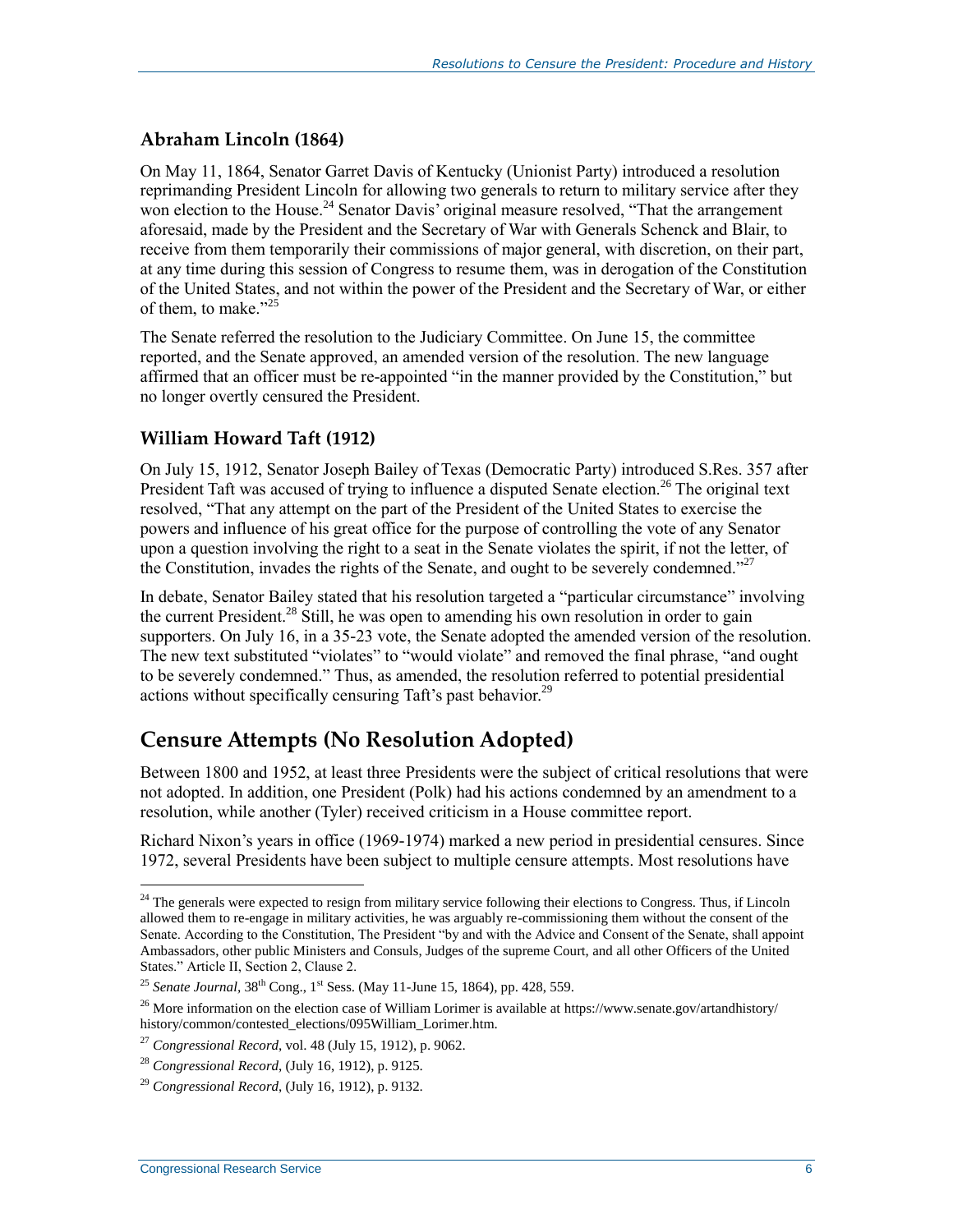used variations of the phrase "censure and condemn" or, in reference to Presidents Nixon and Clinton, called for the President's resignation. In all cases, these resolutions (1972-2016) have been referred to committee with no further action. Information on resolutions dated 1973-present is available from Congress.gov.

#### **John Adams (1800)**

On February 20, 1800, Representative Edward Livingston of New York (Jeffersonian Republican Party) introduced three resolutions accusing the President of judicial interference. The text described the case of a "fugitive" accused of crimes aboard a British ship. According to the first two resolutions, the President advised a federal judge to release the man into British custody, even though the fugitive claimed to be an American citizen acting in self-defense. The third resolution condemned the President, stating: "his advice and request to the Judge of the District Court ... are a dangerous interference of the Executive with Judicial decisions; and that the compliance with such advice and request on the part of the Judge of the District Court of South Carolina, is a sacrifice of the Constitutional independence of the Judicial power, and exposes the administration thereof to suspicion and reproach." $30$  On March 8, the full House voted (61-35) in concurrence with the Committee of the Whole's decision to defeat the three resolutions.<sup>31</sup>

#### **John Tyler (1842)**

 $\overline{a}$ 

The Tyler case followed the unexpected death of President William Henry Harrison early in his term of office. Once John Tyler assumed the presidency, he vetoed a number of bills, angering several Members of Congress. On August 10, 1842, the former President, Representative John Quincy Adams of Massachusetts (Whig Party), moved to form a select committee to consider the President's latest veto message and "report thereon."<sup>32</sup> The following week, Representative Adams submitted the committee's report, which recommended a constitutional amendment to lower the threshold to overturn presidential vetoes from a two-thirds vote to a simple majority.<sup>33</sup>

The report itself issued criticism of the President's actions, including his "continual and unrelenting exercise of executive legislation, by the alternate gross abuse of constitutional power and bold assumption of powers never vested in him by any law."<sup>34</sup> On August 17, the House voted (100-80) to approve the report, but did not have the necessary two-thirds support required to adopt the resolution amending the Constitution.<sup>35</sup>

<sup>&</sup>lt;sup>30</sup> "Case of Jonathan Robbins," *Congressional Globe*, 6<sup>th</sup> Cong., 1<sup>st</sup> Sess. (February 20, 1800), pp. 532-533.

<sup>31</sup> *Congressional Globe*, (March 8, 1800), p. 619.

 $32$  *Congressional Globe,*  $27^{th}$  *Cong.,*  $27^{th}$  *Cong.,*  $2^{nd}$  *Sess. (August 10, 1842), p. 874.* 

<sup>&</sup>lt;sup>33</sup> U.S. Constitution, Article I, Section 7, Clause 2: "Every Bill which shall have passed the House of Representatives and the Senate, shall, before it become a Law, be presented to the President of the United States; If he approve he shall sign it, but if not he shall return it, with his Objections to that House in which it shall have originated, who shall enter the Objections at large on their Journal, and proceed to reconsider it. If after such Reconsideration two thirds of that House shall agree to pass the Bill, it shall be sent, together with the Objections, to the other House, by which it shall likewise be reconsidered, and if approved by two thirds of that House, it shall become a Law."

<sup>&</sup>lt;sup>34</sup> *House Journal*, 27<sup>th</sup> Cong., 2<sup>nd</sup> Sess. (August 17, 1842), p. 1349.

<sup>35</sup> *Journal*, p. 1346. At the time, it was considered unusual for the House to approve a report separately from accompanying legislation. However, Representative John Botts successfully moved to divide the question, enabling a separate vote on the report. According to the *Congressional Globe*, "Whilst it was impracticable to carry into effect the object of the resolution, he wished to see who were in favor of the report." *Globe*, 27<sup>th</sup> Cong, 2<sup>nd</sup> Sess., (August 17, 1842), p. 907. In current practice, neither house votes to approve a report accompanying a bill or resolution.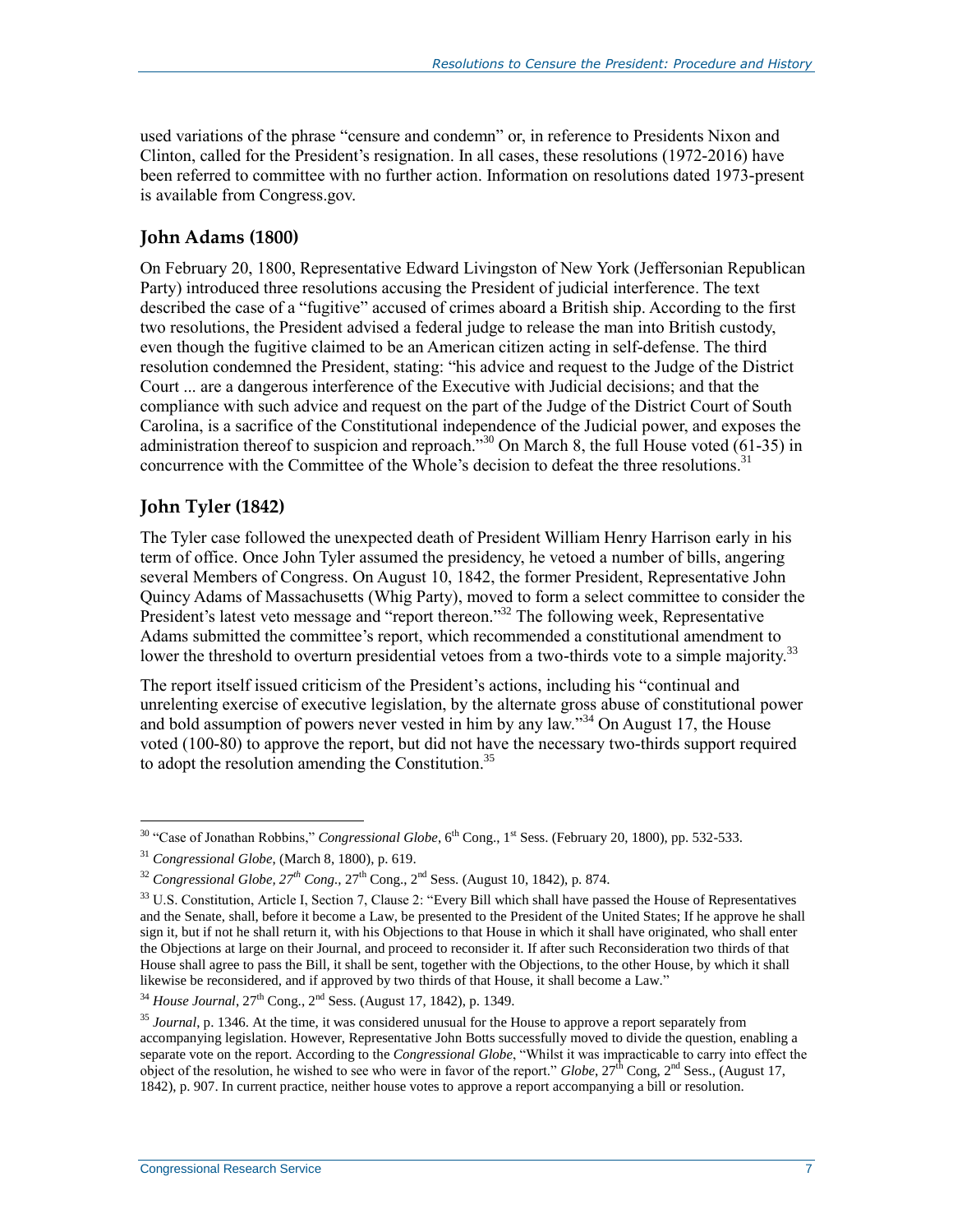In this case, the House did not approve a censure resolution. Still, the report itself may be considered a form of presidential censure. In response to the criticism, Tyler submitted an official protest, but the House refused to recognize it.<sup>36</sup>

#### **James K. Polk (1848)**

On January 3, 1848, the House considered a resolution congratulating Generals Zachary Taylor and Winfield Scott for their military service during the Mexican-American War. Representative George Ashmun of Massachusetts (Whig Party) offered an amendment to a motion to refer the resolution to the Committee on Military Affairs. The amendment instructed the committee to add the phrase, "in a war unnecessarily and unconstitutionally begun by the President" to the resolution. In an 85-81 vote, the House approved the amendment.<sup>37</sup> However, the underlying resolution was never adopted. Instead, both chambers passed a joint resolution in praise of the generals, and this one included no criticism of Polk or the war.<sup>38</sup>

#### **Ulysses S. Grant (1871)**

The Grant case followed months of acrimony between the President and Senator Charles Sumner of Massachusetts (Republican Party), who previously served as chairman of the Foreign Relations Committee. As chairman, Senator Sumner led efforts to defeat the President's treaty to annex the Dominican Republic. However, the conflict subsequently led to Sumner's replacement as chairman at the start of the  $42<sup>nd</sup>$  Congress (March  $4$ , 1871).<sup>39</sup> On March 24, Senator Sumner introduced an eight-part resolution that addressed the President's recent deployment of ships along the Dominican coast. Section five of the resolution called the action, without the authority of Congress, "an infraction of the Constitution of the United States and a usurpation of power not conferred upon the President."<sup>40</sup> On March 27, Senator Sumner modified his own resolution to insert additional text: this "belligerent intervention ... [was] unauthorized violence, utterly without support in law or reason, and proceeding directly from that kingly prerogative which is disowned by the Constitution of the United States." <sup>41</sup> Two days later, the Senate voted 39-16 to table the  $resolution<sup>42</sup>$ 

#### **Harry S. Truman (1952)**

 $\overline{a}$ 

During the Korean War, steel workers were scheduled to strike on April 9, 1952. However, hours before the scheduled walkout, President Truman issued an executive order directing the Department of Commerce to seize control of steel mills associated with the United Steelworkers

<sup>36</sup> "The Protest," *Congressional Globe*, (August 30, 1842), pp. 973-975.

 $37$  *Congressional Globe*,  $30<sup>th</sup>$  Cong., 1<sup>st</sup> Sess. (January 3, 1848), p. 95.

<sup>38</sup> *Congressional Globe*, (February 7, 1848), p. 304; (May 4, 1848), p. 725.

<sup>&</sup>lt;sup>39</sup> Sumner's stance on the treaty damaged his relationship with Secretary of State Hamilton Fish. According to biographer Frederick J. Blue, pro-Grant Republican senators "used Sumner's break with Fish as proof that his usefulness as chair of the Foreign Relations Committee has been seriously impaired," prompting the Republican Conference to vote, 26 to 21, for Sumner's removal as chairman. Frederick J. Blue, *Charles Sumner and the Conscience of the North* (Arlington Heights, IL: Harlan Davidson, Inc., 1994), p. 194; David T. Canon et al., *Committees in the U.S.* Congress: 1789-1946, vol. 2 (Washington, D.C.: CQ Press, 2002), p. 118.

<sup>&</sup>lt;sup>40</sup> Senate Journal,  $42<sup>nd</sup>$  Cong., 1<sup>st</sup> Sess. (March 24, 1871), p. 90.

<sup>41</sup> *Senate Journal*, (March 27, 1871), p. 96.

<sup>42</sup> *Senate Journal* (March 29, 1871), p. 98.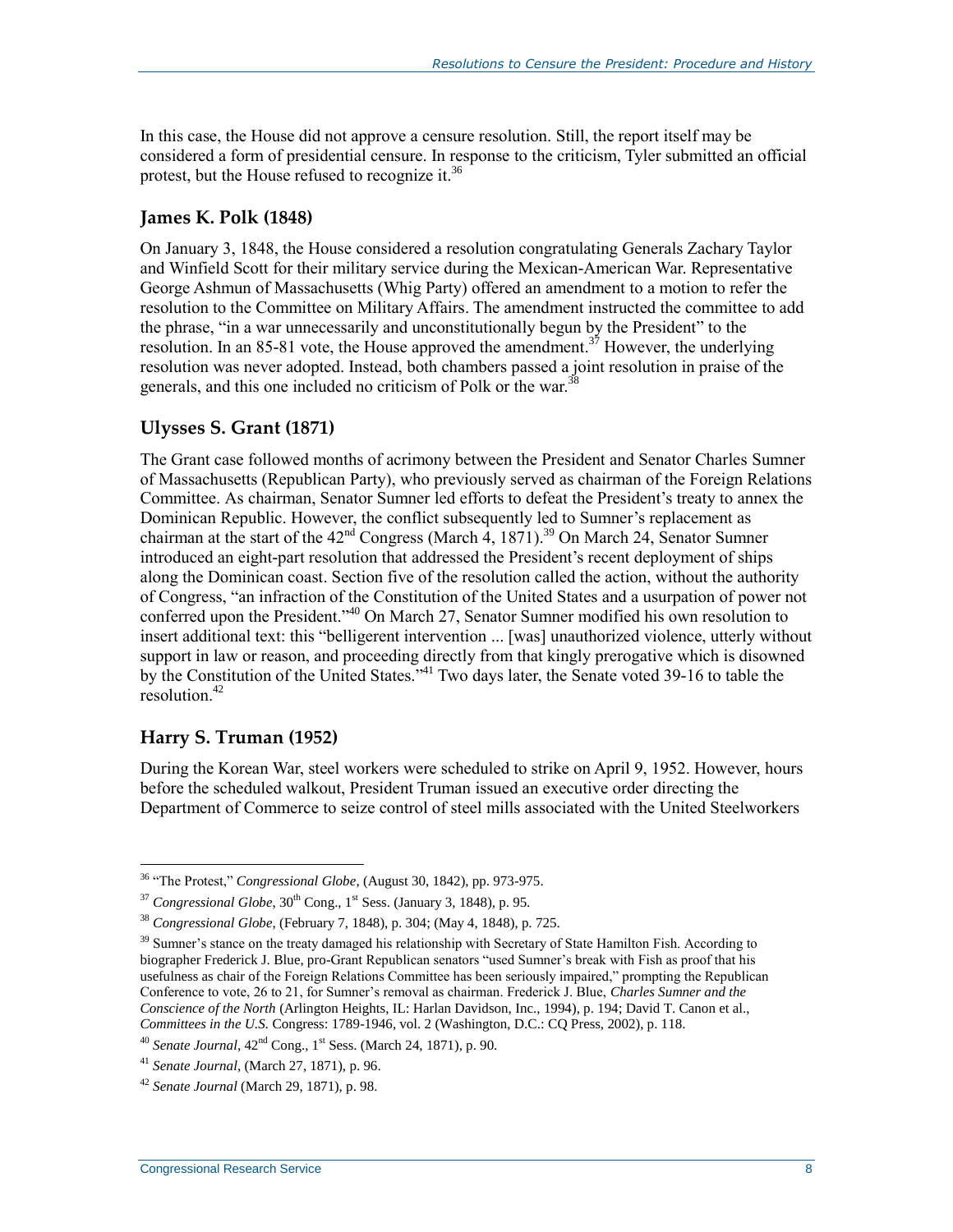of America.<sup>43</sup> In response, Representative Burr Powell Harrison of Virginia (Democratic Party) introduced H.Con.Res. 207, condemning the seizure as "without authority in law."<sup>44</sup>

The measure marked the first known attempt to reprimand a President with a concurrent resolution. Such measures require the agreement of both houses of Congress. However, on April 9, the resolution was referred to the House Committee on the Judiciary and received no further consideration<sup>45</sup>

#### **Richard M. Nixon (1972/1973/1974)**

Beginning in 1972, President Nixon was the subject of several House resolutions (simple and concurrent) that either sought his censure or called for his resignation. Introduced on January 18, 1972, H.Con.Res. 500 ( $92<sup>nd</sup>$  Congress) addressed the President's conduct during the Vietnam War.<sup>46</sup> It was referred to the House Foreign Affairs Committee. All other resolutions pertained to the President's conduct related to the Watergate break-in (June 17, 1972) and were referred to the House Judiciary Committee.

The first group of Watergate resolutions, submitted between October 23, 1973, and December 4, 1973, followed the firing of special prosecutor Archibald Cox on October 20. The second set, [H.Res. 1288](http://www.congress.gov/cgi-lis/bdquery/z?d093:H.Res.1288:) and H.Con.Res. 589 (August 2 and 8, 1974), were submitted after the Judiciary Committee adopted articles of impeachment (July 27-30, 1974). $47$ 

Three resolutions, [H.Res. 684,](http://www.congress.gov/cgi-lis/bdquery/z?d093:H.Res.684:) H.Con.Res. 376, and [H.Res. 734,](http://www.congress.gov/cgi-lis/bdquery/z?d093:H.Res.734:) stated that the President "should resign" but did not cite a specific abuse of power. Thus, they arguably could be considered "no confidence" resolutions, not measures explicitly expressing censure.<sup>48</sup>

Nixon resigned on August 9, 1974, one day after the last censure resolution, H.Con.Res. 589, was submitted.

#### **William J. Clinton (1998/1999)**

The Clinton resolutions concerned the President's testimony before a grand jury in August 1998. The testimony was alleged to contradict an earlier deposition that the President had given in January. In response, some Members of Congress considered either censuring or impeaching the President for perjury and obstruction of justice.

Introduced between September 1998 and February 1999, five resolutions considered alternatives to impeachment proceedings. [H.Res. 531](http://www.congress.gov/cgi-lis/bdquery/z?d105:H.Res.531:) (September 11, 1998) called for the President's immediate resignation. The resolution, however, also stated that he "abused the office." Therefore, the measure might be considered both a resolution of "no confidence" and one of

<sup>43</sup> For more information about the steel mill seizure, see Maeva Marcus, *Truman and the Steel Seizure Case: The Limits on Presidential Power* (Durham, NC: Duke University Press, 1994). In June 1952, the Supreme Court ruled that the seizure was not authorized under the Constitution or laws of the United States. U.S. Supreme Court, *Youngstown Sheet & Tube Co. v. Sawyer*, 343 U.S. 579 (1952).

 $^{44}$  H.Con.Res. 207 (82<sup>nd</sup> Congress).

<sup>45</sup> *CQ*, 82nd Cong., 2nd Sess. (April 10, 1952), p. 3918,

 $46$  According to the resolution, President Nixon violated the law and the "will of Congress," by "failing and refusing" to withdraw American troops from Indochina as directed by the "Mansfield amendment" (Section 601, P.L. 92-156).

<sup>47</sup> For more information on the House's reaction to the President Nixon's Watergate-related conduct, see Remini, *The House*, pp. 437-442.

<sup>48</sup> See CRS Report RL34037, *Congressional Censure and "No Confidence" Votes Regarding Public Officials*, coordinated by Cynthia Brown.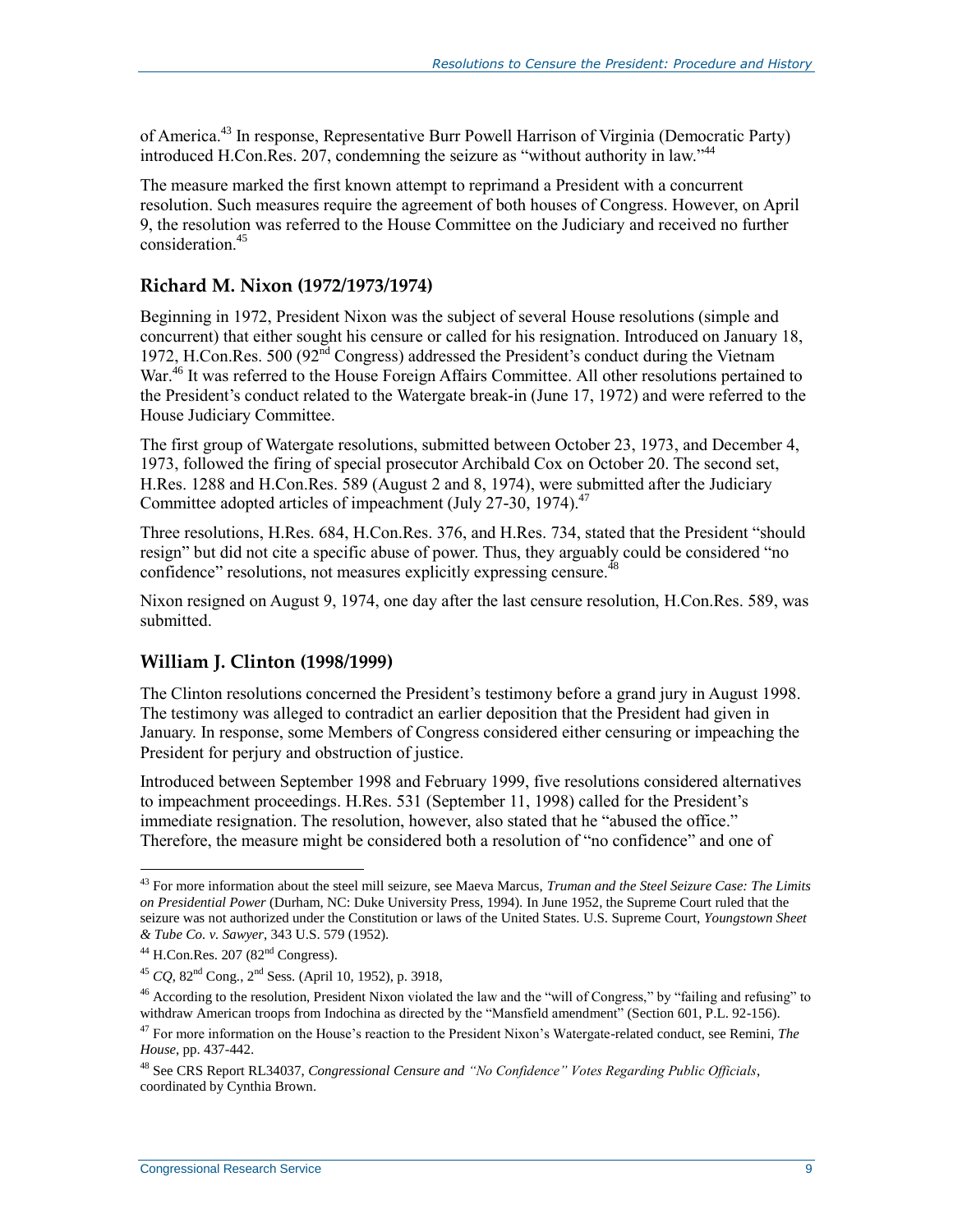censure. All other resolutions used variations of the phrase, "censure and condemn," in reference to the President's conduct.<sup>49</sup>

H.J.Res. 139 an[d H.J.Res. 140](http://www.congress.gov/cgi-lis/bdquery/z?d105:H.J.Res140:) were introduced on December 17, 1998, two days before the House approved two articles of impeachment, while H.J.Res. 12 (January 6, 1999) was introduced one day before the start of the President's Senate impeachment trial. The final resolution, [S.Res. 44,](http://www.congress.gov/cgi-lis/bdquery/z?d106:S.Res.44:) was introduced on February 12, 1999, the same day that the Senate voted to acquit the President of all charges.

Note that H.J.Res. 139, [H.J.Res. 140,](http://www.congress.gov/cgi-lis/bdquery/z?d105:H.J.Res140:) and H.J.Res. 12 were joint resolutions.<sup>50</sup> Unlike simple and concurrent resolutions, final approval of joint resolutions requires passage by both houses of Congress, and then the President must sign them or allow them to become law without his signature.<sup>51</sup> These specific joint resolutions also mandated that the President, by his signature, agree to the following conditions: acknowledge censure and condemnation, donate \$500,000 to the Treasury, not deliver in person any State of the Union address, not involve himself in Democratic Party or campaign activities, and not serve in public office after his term as President concluded. The joint resolutions' procedural and policy requirements made them the most controversial of the Clinton censure resolutions.<sup>52</sup> However, like the other censure resolutions, [H.Res. 531](http://www.congress.gov/cgi-lis/bdquery/z?d105:H.Res.531:) and S.Res. 44, the joint resolutions were referred to committee without further consideration.<sup>53</sup>

#### **George W. Bush (2005/2006/2007)**

The George W. Bush resolutions addressed the Administration's response to the September 11, 2001, attack on the United States and its prosecution of the global war on terrorism. [S.Res. 398](http://www.congress.gov/cgi-lis/bdquery/z?d110:S.Res.398:) charged the "unlawful authorization of wiretaps of Americans." S.Res. 303 and [H.Res. 626](http://www.congress.gov/cgi-lis/bdquery/z?d110:H.Res.626:) targeted President Bush and Attorney General Alberto R. Gonzales; both measures resolved to censure and condemn them for "disregarding statutes, treaties, and the Constitution." The remaining four resolutions, H.Res. 636, , [S.Res. 302,](http://www.congress.gov/cgi-lis/bdquery/z?d110:S.Res.302:) and H.Res. 625 sought to censure either President Bush alone, or in addition to Vice President Richard Cheney, for actions related to the war in Iraq.

[S.Res. 302](http://www.congress.gov/cgi-lis/bdquery/z?d110:S.Res.302:) was referred to the Senate Foreign Relations Committee. The other resolutions were referred to either the House or Senate Judiciary Committees.<sup>54</sup> While no resolutions were reported

<sup>&</sup>lt;sup>49</sup> For more information on the President Clinton investigation and congressional response, including impeachment proceedings, see Remini, *The House*, pp. 489-495.

<sup>50</sup> See CRS Report 98-706, *Bills and Resolutions: Examples of How Each Kind Is Used*, by Richard S. Beth.

<sup>&</sup>lt;sup>51</sup> If a President vetoes a resolution, Congress may attempt to override the veto. Veto overrides require a two-thirds vote in each chamber.

 $52$  Had the joint resolutions passed, they may have prompted constitutional concerns. See the debate on joint resolutions of censure in the Committee on the Judiciary: U.S. Congress, House Committee on the Judiciary, *Impeachment Inquiry: William Jefferson Clinton, President of the United States, committee print, 105<sup>th</sup> Cong., 2<sup>nd</sup> Sess., December* 10, 1998, Ser. No. 18 (Washington: GPO, 1999), p. 646. The Constitution does not give Congress the authority to punish the President outside of impeachment proceedings; furthermore, Congress may not enact "bills of attainder," which are defined by the Supreme Court as legislation that "determines guilt and inflicts punishment upon an identifiable individual without provision of the protections of a judicial trial." United States v. Brown, 381 U.S. 437, 468 (1965); CRS Report R40826, *Bills of Attainder: The Constitutional Implications of Congress Legislating Narrowly*, by Kenneth R. Thomas.

<sup>&</sup>lt;sup>53</sup> The House resolutions were referred to the Judiciary Committee. The Senate resolution was referred to the Rules and Administration Committee.

<sup>54</sup> H.Res. 530, H.Res. 625, and H.Res. 626 were subsequently referred to the House Subcommittee on the Constitution, Civil Rights, and Civil Liberties.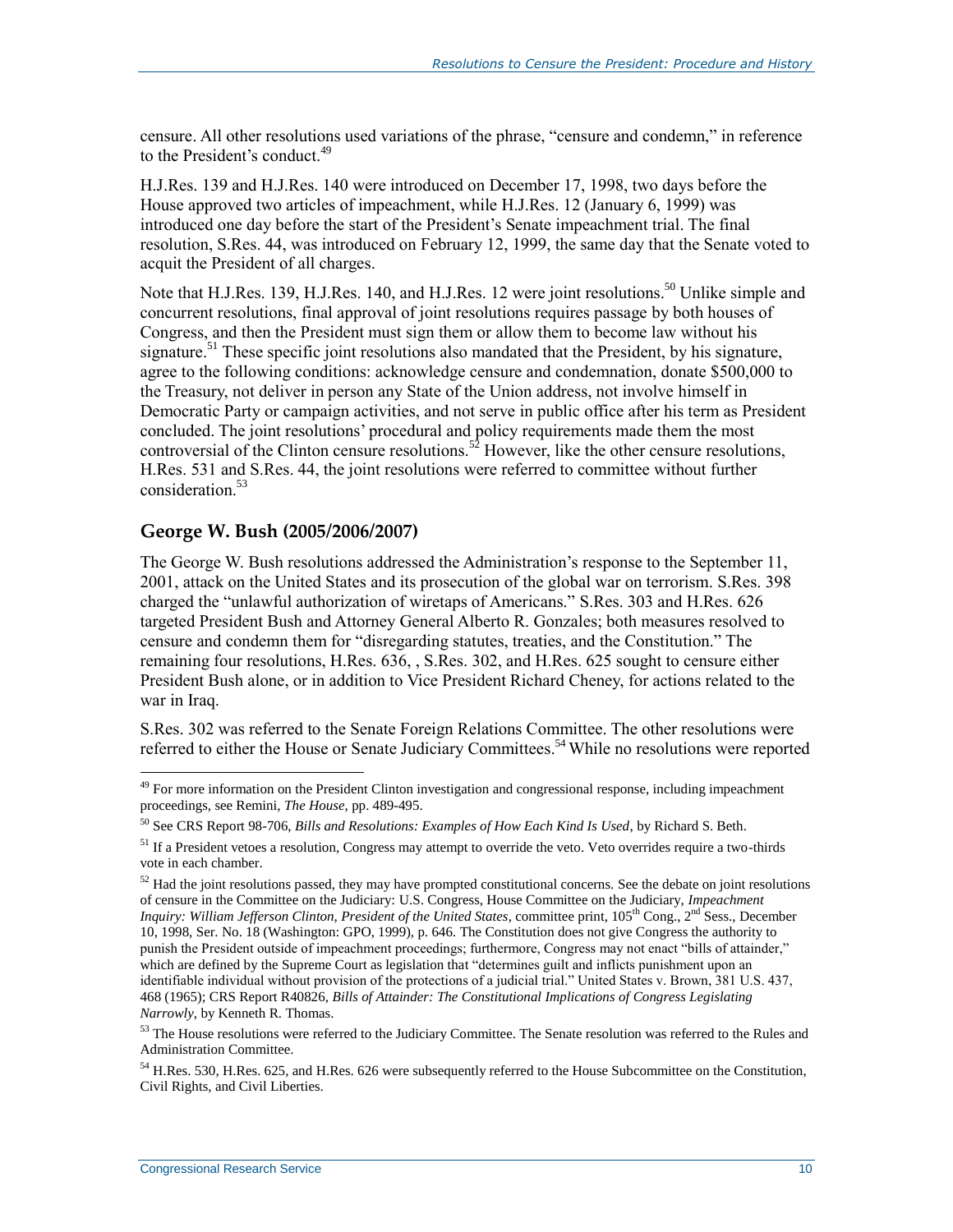out of committee, the Senate Judiciary Committee, on March 31, 2006, held hearings on S.Res. 398.

#### **Barack Obama (2013/2014/2016)**

The five Obama censure resolutions contained a variety of charges. [H.Res. 425](http://www.congress.gov/cgi-lis/bdquery/z?d113:H.Res.425:) (November 20, 2013) charged a failure to execute laws, as well as the "usurpation of the legislative power of Congress." H.Res. 652 (June 26, 2014) charged "actions beyond the laws of the United States." [H.Res. 582](http://www.congress.gov/cgi-lis/bdquery/z?d114:H.Res.582:) (January 7, 2016) cited usurpation of Congress, while H.Res. 588 (January 13, 2016) stated that the President failed to fulfill the duties of Commander in Chief. The final resolution, [H.Res. 607](http://www.congress.gov/cgi-lis/bdquery/z?d114:H.Res.607:) (February 4, 2016), again charged actions beyond the laws and usurpation of Congress.

All measures were simple House resolutions, which were referred to the Judiciary Committee, and subsequently by the committee to its Subcommittee on the Constitution and Civil Justice. The resolutions received no action.<sup>55</sup>

<sup>&</sup>lt;sup>55</sup> In addition to the resolutions attempting to censure President Obama, two additional resolutions sought to "condemn" (but not censure) the Obama Administration: S.Con.Res. 11 (112<sup>th</sup> Congress) and H.Res. 644 (113<sup>th</sup>) Congress). S.Con.Res. 11 was referred to the Senate Committee on the Judiciary with no further consideration. Introduced on June 25, 2014, H.Res. 644 was referred to the House Committee on Armed Services, ordered reported on July 29, 2014, and adopted in a 249-163 vote on September 9, 2014.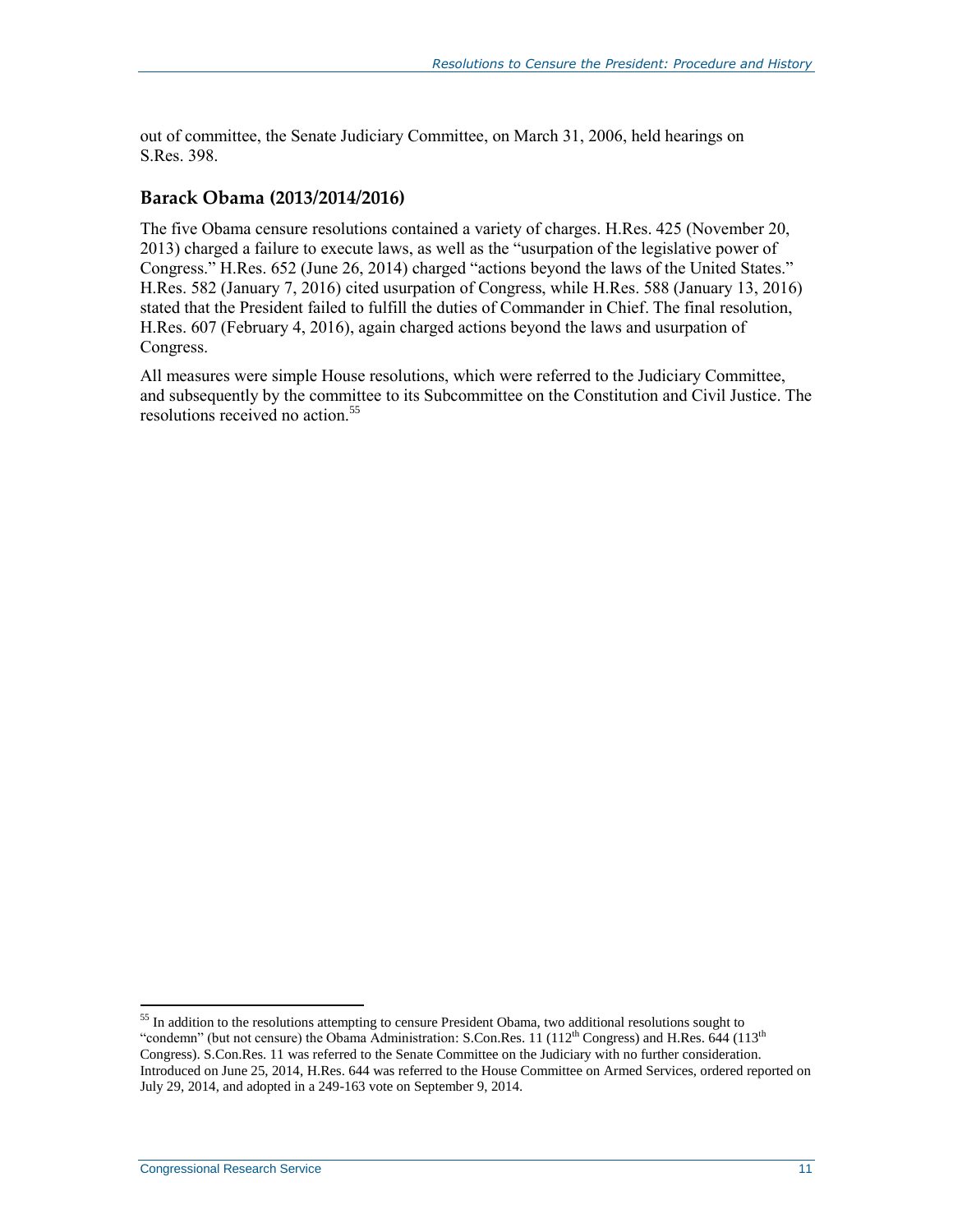<span id="page-14-0"></span>

| <b>President</b><br>(Party)                     | <b>Congress</b>                     | Chamber | <b>Date</b><br><b>Introduced</b> | Measure(s)                                           | <b>Sponsor</b><br>(Party)                            | Language                                                                                                                                                                                                                                                                     | <b>Final Action</b>                                                             |
|-------------------------------------------------|-------------------------------------|---------|----------------------------------|------------------------------------------------------|------------------------------------------------------|------------------------------------------------------------------------------------------------------------------------------------------------------------------------------------------------------------------------------------------------------------------------------|---------------------------------------------------------------------------------|
| John Adams<br>(Federalist)                      | 6 <sup>th</sup><br>$(1799 - 1801)$  | House   | February 20,<br>1800             | 3 simple<br>resolutions                              | Edward<br>Livingston<br>(Jeffersonian<br>Republican) | "a sacrifice of the Constitutional<br>independence of the Judicial<br>power, and exposes the<br>administration thereof to<br>suspicion and reproach"                                                                                                                         | Defeated in Committee of the<br>Whole, March 8, 1800                            |
| Andrew<br>Jackson<br>(Democratic<br>Republican) | 23rd<br>$(1833 - 1835)$             | Senate  | December<br>26, 1833             | I simple<br>resolution                               | Henry Clay<br>(Anti-Jacksonian)                      | "has assumed upon himself<br>authority and power not<br>conferred by the Constitution<br>and laws, but in derogation of<br>both"                                                                                                                                             | Agreed to on March 28, 1834<br>(expunged by Senate vote on<br>January 16, 1837) |
| John Tyler<br>(Whig)                            | 27 <sup>th</sup><br>$(1841 - 1843)$ | House   | August 17,<br>1842               | House<br>committee<br>report                         | John Quincy<br>Adams<br>(Whig)                       | "gross abuse of constitutional<br>power and bold assumption of<br>powers never vested in him by<br>any law"                                                                                                                                                                  | Report adopted on August 17,<br>1842                                            |
| James K. Polk<br>(Democratic)                   | 30 <sup>th</sup><br>$(1847 - 1849)$ | House   | January 3,<br>1848               | Amendment<br>to a motion<br>to refer a<br>resolution | George Ashmun<br>(Whig)                              | "a war unnecessarily and<br>unconstitutionally begun by the<br>President"                                                                                                                                                                                                    | Amendment adopted January 3,<br>1848 (underlying resolution did<br>not pass)    |
| James<br>Buchanan<br>(Democratic)               | 36 <sup>th</sup><br>$(1859 - 1861)$ | House   | June 11, 1860                    | 5 simple<br>resolutions                              | <b>Robert Hatton</b><br>(Opposition)                 | "the President and Secretary of<br>the Navy  have set an example<br>dangerous to the public safety,<br>and deserving the reproof of this<br>House"                                                                                                                           | Agreed to on June 13, 1860                                                      |
| Abraham<br>Lincoln<br>(Republican)              | 38th<br>$(1863 - 1865)$             | Senate  | May 11, 1864                     | I simple<br>resolution                               | <b>Garret Davis</b><br>(Unionist)                    | "the arrangement aforesaid,<br>made by the President and the<br>Secretary of War  was in<br>derogation of the Constitution of<br>the United States, and not within<br>the power of the President and<br>the Secretary of War, or either<br>of them, to make" (original text) | Amended resolution agreed to on<br>June 15, 1864                                |

#### **Table 1. Presidential Censure Attempts**  (1789-2016, 1<sup>st</sup> -114<sup>th</sup> Congresses)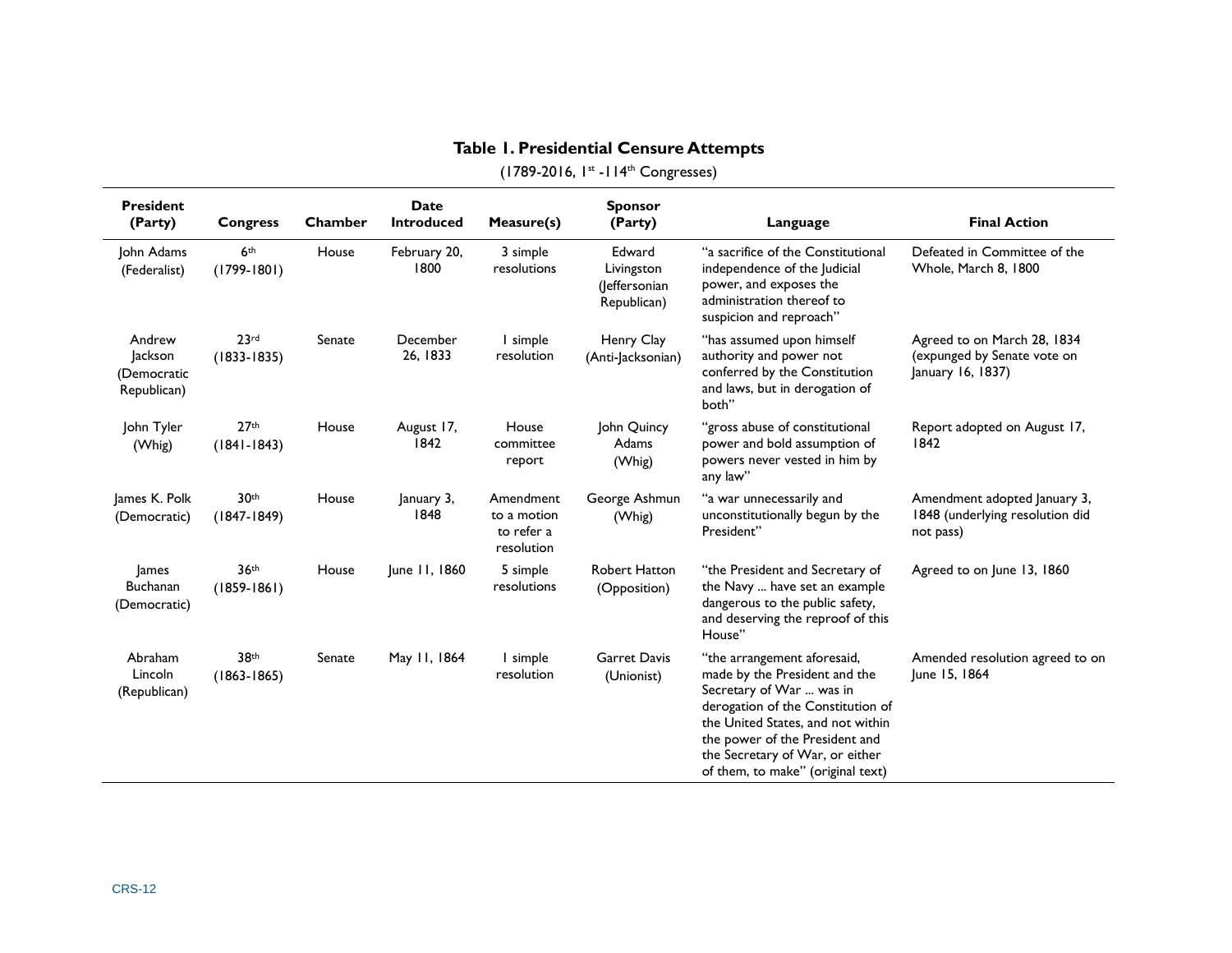| <b>President</b><br>(Party)         | <b>Congress</b>                     | Chamber | <b>Date</b><br><b>Introduced</b> | Measure(s)             | <b>Sponsor</b><br>(Party)                             | Language                                                                                                                                      | <b>Final Action</b>                                       |
|-------------------------------------|-------------------------------------|---------|----------------------------------|------------------------|-------------------------------------------------------|-----------------------------------------------------------------------------------------------------------------------------------------------|-----------------------------------------------------------|
| Ulysses S.<br>Grant<br>(Republican) | 42 <sub>nd</sub><br>$(1871 - 1873)$ | Senate  | March 24,<br>1871                | I simple<br>resolution | <b>Charles Sumner</b><br>(Republican)                 | "an infraction of the Constitution<br>of the United States and a<br>usurpation of power not<br>conferred upon the President"                  | Tabled on March 29, 1871                                  |
| Harry S.<br>Truman<br>(Democratic)  | 82 <sub>nd</sub><br>$(1951-1952)$   | House   | April 9th,<br>1952               | H.Con.Res.<br>207      | <b>Burr Powell</b><br><b>Harrison</b><br>(Democratic) | "without authority in law<br>without due process of law"<br>(the resolution's summary uses<br>stronger language: "condemning<br>as unlawful") | Referred to House Committee<br>on the Judiciary           |
| Richard M.<br>Nixon<br>(Republican) | 92 <sub>nd</sub><br>$(1971 - 1972)$ | House   | January 18,<br>1972              | H.Con.Res.<br>500      | <b>Bella Savitzky</b><br>Abzug<br>(Democratic)        | "the aforementioned conduct of<br>the President and the United<br>States should be, and hereby is<br>disapproved and censured"                | Referred to the House Foreign<br><b>Affairs Committee</b> |
| Nixon                               | 93rd<br>$(1973 - 1974)$             | House   | October 23.<br>1973              | H.Con.Res.<br>365      | Clarence D. Long<br>(Democratic)                      | "hereby censured and<br>condemned for his publicly<br>announced defiance of the judicial<br>branch"                                           | Referred to House Judiciary<br>Committee                  |
| Nixon                               | 93rd<br>$(1973-1974)$               | House   | October 30.<br>1973              | H.Con.Res.<br>371      | Clarence D. Long<br>(Democratic)                      | "hereby censured for his break of<br>public trust and obstruction of<br>the judicial process"                                                 | Referred to House Judiciary<br>Committee                  |
| Nixon                               | 93rd<br>$(1973-1974)$               | House   | November 6,<br>1973              | <b>H.Res. 684</b>      | Charles B. Rangel<br>(Democratic)                     | "should resign from office"*                                                                                                                  | Referred to House Judiciary<br>Committee                  |
| Nixon                               | 93rd<br>$(1973-1974)$               | House   | November 7.<br>1973              | H.Con.Res.<br>376      | Clarence D. Long<br>(Democratic)                      | "should resign from the Office of<br>President"*                                                                                              | Referred to House Judiciary<br>Committee                  |
| Nixon                               | 93rd<br>$(1973-1974)$               | House   | December 4.<br>1973              | <b>H.Res. 734</b>      | Charles B. Rangel<br>(Democratic)                     | "should resign from office"*                                                                                                                  | Referred to House Judiciary<br>Committee                  |
| Nixon                               | 93rd<br>$(1973-1974)$               | House   | August 2,<br>1974                | H.Res. 1288            | Paul Findley<br>(Republican)                          | "should be and he is hereby<br>censured for said moral<br>insensitivity, negligence, and<br>maladministration"                                | Referred to House Judiciary<br>Committee                  |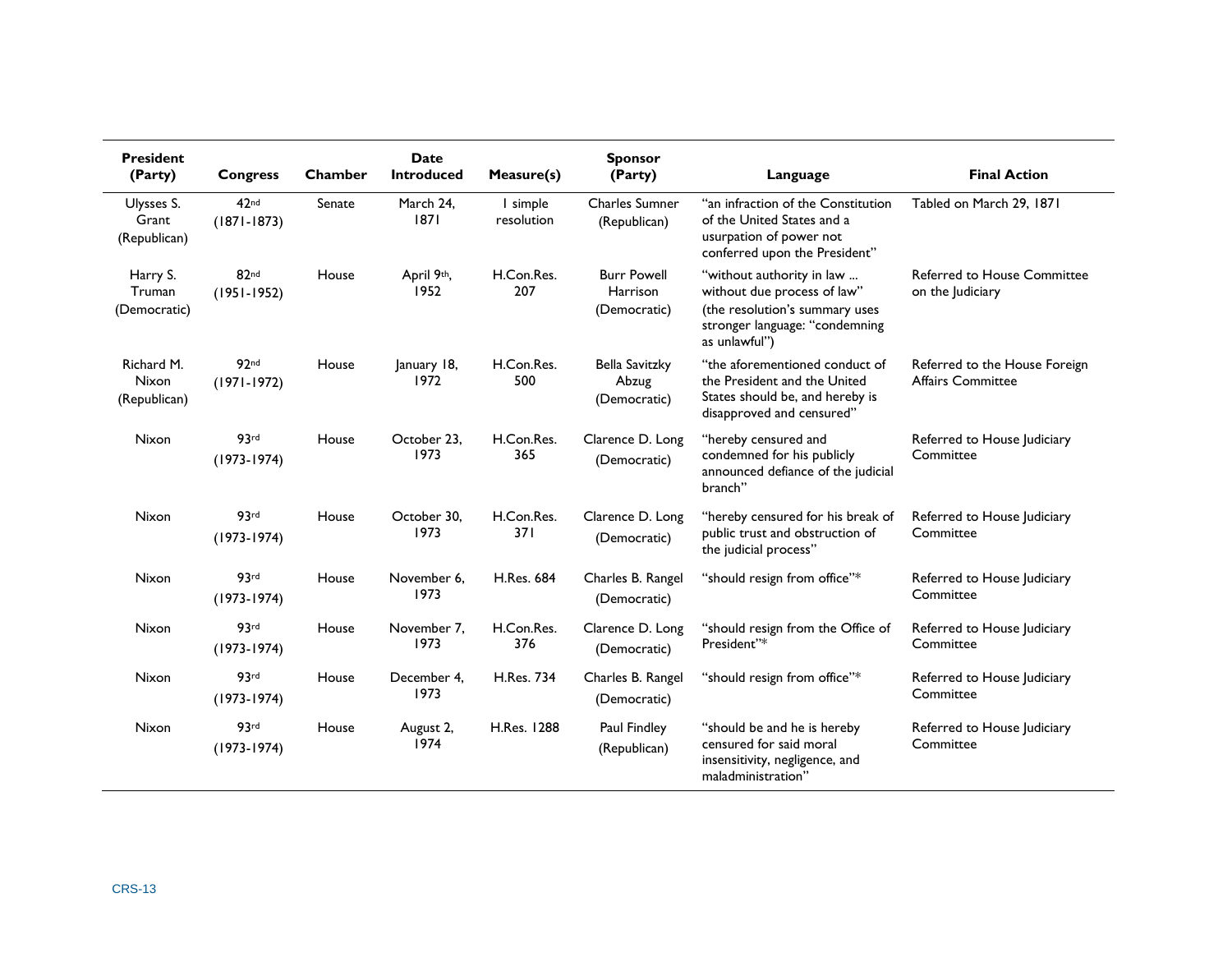| <b>President</b><br>(Party)              | <b>Congress</b>                      | Chamber | Date<br><b>Introduced</b>    | Measure(s)        | <b>Sponsor</b><br>(Party)            | Language                                                                                                                                        | <b>Final Action</b>                                             |
|------------------------------------------|--------------------------------------|---------|------------------------------|-------------------|--------------------------------------|-------------------------------------------------------------------------------------------------------------------------------------------------|-----------------------------------------------------------------|
| <b>Nixon</b>                             | 93rd<br>$(1973-1974)$                | House   | August 8,<br>1974            | H.Con.Res.<br>589 | Dale Milford<br>(Democratic)         | "severely censured for moral<br>insensitivity, gross negligence,<br>maladministration, and the<br>violation of his oath of office"              | Referred to House Judiciary<br>Committee                        |
| William J.<br>Clinton<br>(Democratic)    | 105th<br>$(1997 - 1998)$             | House   | September<br><b>II, 1998</b> | <b>H.Res. 531</b> | George<br>Radanovich<br>(Republican) | "has abused the Office of<br>President  should immediately<br>resign"*                                                                          | Referred to House Judiciary<br>Committee                        |
| Clinton                                  | 105 <sup>th</sup><br>$(1997 - 1998)$ | House   | December<br>17, 1998         | H.J.Res. 139      | Amo Houghton<br>(Republican)         | "fully deserves, the censure and<br>condemnation of the American<br>people and the Congress"                                                    | Referred to House Judiciary<br>Committee                        |
| Clinton                                  | 105 <sup>th</sup><br>$(1997-1998)$   | House   | December<br>17.1998          | H.J.Res. 140      | Paul McHale<br>(Democratic)          | "censure and condemn William<br>Jefferson Clinton for having<br>engaged in a pattern of deceitful<br>and dishonest conduct"                     | Referred to House Judiciary<br>Committee                        |
| Clinton                                  | 106 <sup>th</sup><br>$(1999 - 2000)$ | House   | January 6,<br>1999           | H.J.Res. 12       | Amo Houghton<br>(Republican)         | "by his conduct has brought upon<br>himself, and fully deserves, the<br>censure and condemnation of the<br>American people and the<br>Congress" | Referred to House Judiciary<br>Committee                        |
| Clinton                                  | 106th<br>$(1999 - 2000)$             | Senate  | February 12,<br>1999         | <b>S.Res. 44</b>  | Dianne Feinstein<br>(Democratic)     | "censure William Jefferson<br>Clinton  and does condemn his<br>wrongful conduct in the<br>strongest terms"                                      | Referred to Senate Rules and<br><b>Administration Committee</b> |
| George W.<br><b>Bush</b><br>(Republican) | 109th<br>$(2005 - 2006)$             | House   | December<br>18, 2005         | H.Res. 636        | John Conyers, Jr.<br>(Democratic)    | "does hereby censure President<br>George W. Bush"                                                                                               | Referred to House Judiciary<br>Committee                        |
| <b>Bush</b>                              | 109 <sup>th</sup><br>$(2005 - 2006)$ | Senate  | March 31.<br>2006            | S.Res. 398        | Russell Feingold<br>(Democratic)     | "does hereby censure George<br>W. Bush, President of the United<br>States, and does condemn his<br>unlawful authorization of<br>wiretaps"       | Referred to Senate Judiciary<br>Committee (hearings held)       |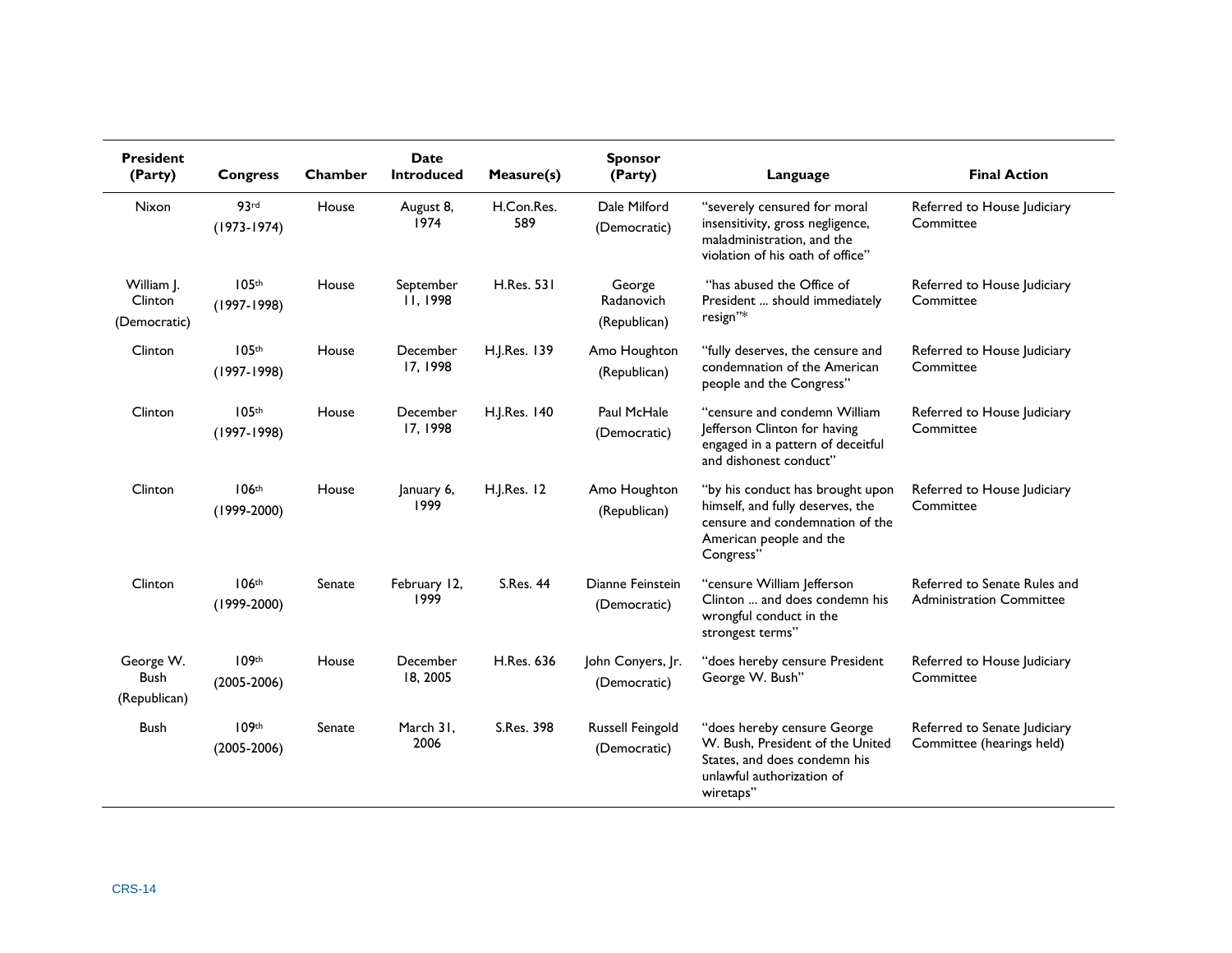| <b>President</b><br>(Party)            | <b>Congress</b>                      | Chamber | <b>Date</b><br><b>Introduced</b> | Measure(s)        | <b>Sponsor</b><br>(Party)               | Language                                                                                                                                                                                                                                      | <b>Final Action</b>                                                                                                         |
|----------------------------------------|--------------------------------------|---------|----------------------------------|-------------------|-----------------------------------------|-----------------------------------------------------------------------------------------------------------------------------------------------------------------------------------------------------------------------------------------------|-----------------------------------------------------------------------------------------------------------------------------|
| <b>Bush</b>                            | 110 <sup>th</sup><br>$(2007 - 2008)$ | House   | July 10, 2007                    | H.Res. 530        | Robert Wexler<br>(Democratic)           | "does hereby censure George<br>W. Bush  and does condemn<br>his  unconscionable abuse of his<br>authority"                                                                                                                                    | Referred to House Judiciary<br>Committee's Subcommittee on<br>the Constitution, Civil Rights, and<br><b>Civil Liberties</b> |
| <b>Bush</b>                            | 110 <sup>th</sup><br>$(2007 - 2008)$ | Senate  | August 3,<br>2007                | S.Res. 302        | <b>Russell Feingold</b><br>(Democratic) | "censures President George W.<br>Bush and Vice President Richard<br>B. Cheney for misleading the<br>American people"                                                                                                                          | Referred to Senate Foreign<br><b>Relations Committee</b>                                                                    |
| <b>Bush</b>                            | 110 <sup>th</sup><br>$(2007 - 2008)$ | Senate  | August 3,<br>2007                | S.Res. 303        | <b>Russell Feingold</b><br>(Democratic) | "censures George W. Bush,<br>President of the United States.<br>and Alberto R. Gonzales.<br>Attorney General of the United<br>States, and condemns their<br>lengthy record of undermining<br>the rule of law and the separation<br>of powers" | Referred to Senate Judiciary<br>Committee                                                                                   |
| <b>Bush</b>                            | 110 <sup>th</sup><br>$(2007 - 2008)$ | House   | August 4,<br>2007                | H.Res. 625        | Maurice D.<br>Hinchey<br>(Democratic)   | "censures President George W.<br><b>Bush and Vice President Richard</b><br>B. Cheney for misleading the<br>American people"                                                                                                                   | Referred to House Judiciary<br>Committee's Subcommittee on<br>the Constitution, Civil Rights, and<br><b>Civil Liberties</b> |
| Bush                                   | 110 <sup>th</sup><br>$(2007 - 2008)$ | House   | August 4,<br>2007                | <b>H.Res. 626</b> | Maurice D.<br>Hinchey<br>(Democratic)   | "censures George W. Bush,<br>President of the United States.<br>and Alberto R. Gonzales.<br>Attorney General of the United<br>States, and condemns their<br>lengthy record of undermining<br>the rule of law and the separation<br>of powers" | Referred to House Judiciary<br>Committee's Subcommittee on<br>the Constitution, Civil Rights, and<br><b>Civil Liberties</b> |
| <b>Barack</b><br>Obama<br>(Democratic) | 113 <sup>th</sup><br>$(2013 - 2014)$ | House   | November<br>20, 2013             | <b>H.Res. 425</b> | <b>Ron DeSantis</b><br>(Republican)     | "disapproves of the President's<br>usurpation of the legislative<br>power of Congress"                                                                                                                                                        | Referred to House Judiciary<br>Committee's Subcommittee on<br>the Constitution and Civil Justice                            |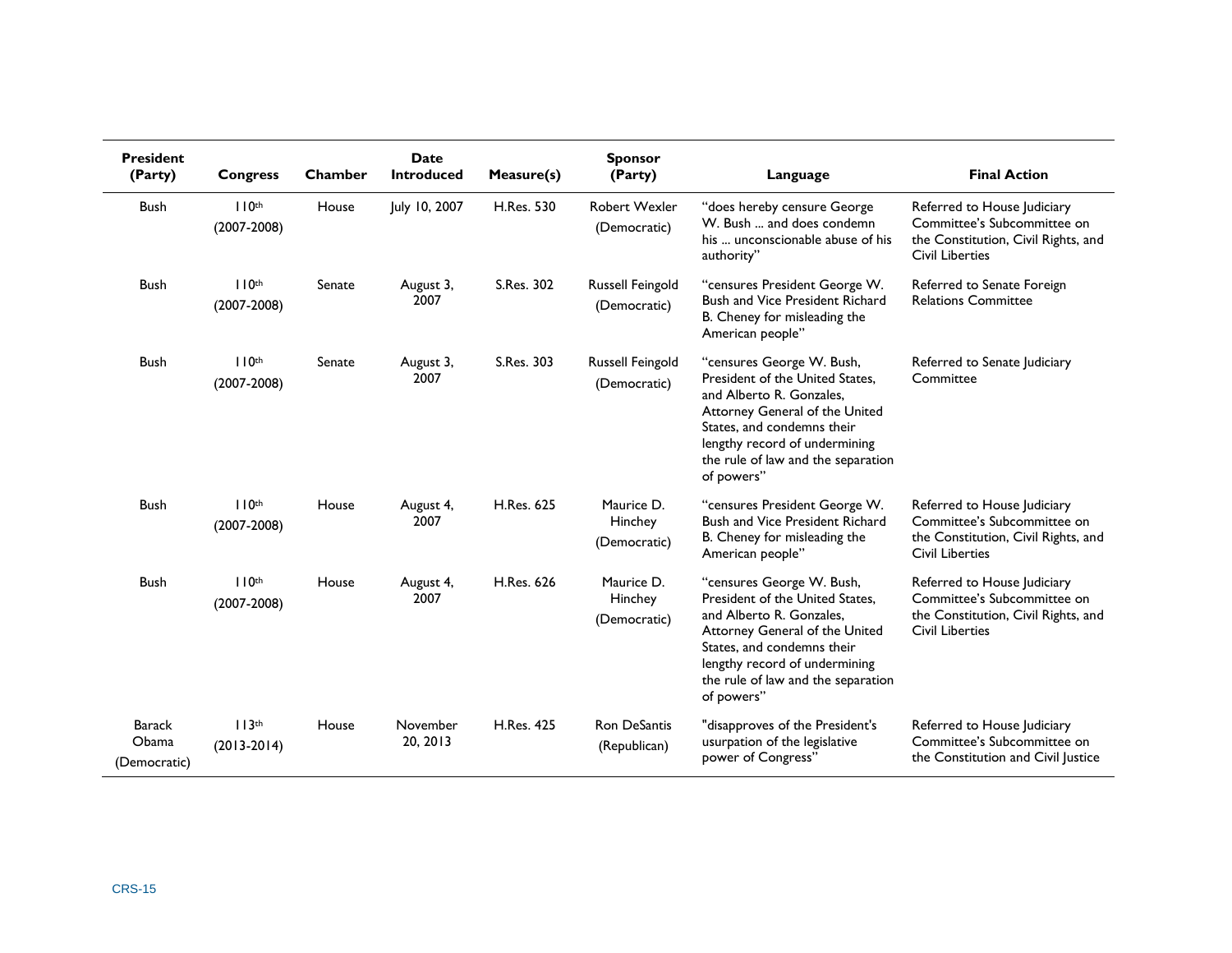| <b>President</b><br>(Party) | <b>Congress</b>                      | Chamber | Date<br><b>Introduced</b> | Measure(s)        | <b>Sponsor</b><br>(Party)              | Language                                                                                                                                                                                                                                 | <b>Final Action</b>                                                                              |
|-----------------------------|--------------------------------------|---------|---------------------------|-------------------|----------------------------------------|------------------------------------------------------------------------------------------------------------------------------------------------------------------------------------------------------------------------------------------|--------------------------------------------------------------------------------------------------|
| Obama                       | 113 <sup>th</sup><br>$(2013 - 2014)$ | House   | June 26, 2014             | H.Res. 652        | Randy K. Weber,<br>Sr.<br>(Republican) | "condemns the President and the<br>executive branch of Government<br>for actions and acts that are<br>beyond the clearly defined laws<br>of the United States"                                                                           | Referred to House Judiciary<br>Committee's Subcommittee on<br>the Constitution and Civil Justice |
| Obama                       | 114 <sup>th</sup><br>$(2015-2016)$   | House   | January 7,<br>2016        | <b>H.Res. 582</b> | Steven M. Palazzo<br>(Republican)      | "does hereby censure and<br>condemn Barack Obama for<br>having willfully disregarded the<br>legislative powers of the duly<br>elected Congress provided by<br>the Constitution of the United<br>States through his executive<br>actions" | Referred to House Judiciary<br>Committee's Subcommittee on<br>the Constitution and Civil Justice |
| Obama                       | 114 <sup>th</sup><br>$(2015-2016)$   | House   | January 13,<br>2016       | H.Res. 588        | Ted S. Yoho<br>(Republican)            | "does hereby censure and<br>condemn President Barack<br>Obama for having willfully<br>disregarded the President's<br>constitutional responsibilities as<br>Commander in Chief of the<br>United States"                                   | Referred to House Judiciary<br>Committee's Subcommittee on<br>the Constitution and Civil Justice |
| Obama                       | 114 <sup>th</sup><br>$(2015-2016)$   | House   | February 4,<br>2016       | H.Res. 607        | Dennis A. Ross<br>(Republican)         | "does hereby condemn and<br>censure President Barack<br>Obama"                                                                                                                                                                           | Referred to House Judiciary<br>Committee's Subcommittee on<br>the Constitution and Civil Justice |

Source: House Journal, Senate Journal, Annals of Congress, Congressional Globe, Register of Debates, Congressional Record, ProQuest Congressional, and Congress.gov.

**Notes: \*** Entries marked with an asterisk called for the President's resignation. If the resolution did not include additional language reprimanding the President or his conduct, it is arguably not a resolution of censure. H.Res. 531 (105<sup>th</sup> Congress) is both a resolution of "no confidence" and a resolution of censure because it included the phrase, "abused the office."

As of January 2018, two additional resolutions of presidential censure have been referred to committees: H.Res. 496 and [H.Res. 700](http://www.congress.gov/cgi-lis/bdquery/z?d115:H.Res.700:) (115<sup>th</sup> Congress).